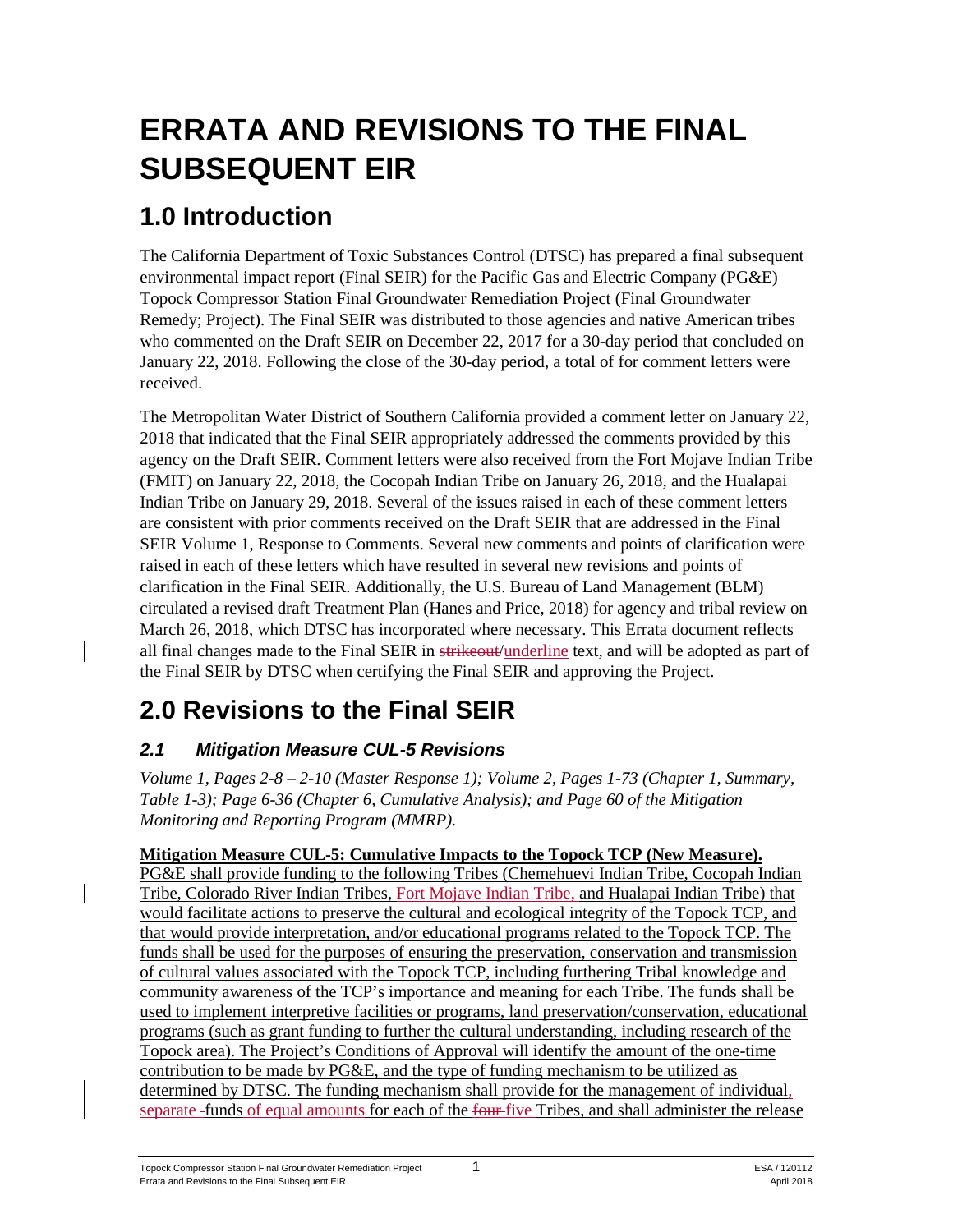of funds upon review and approval of proposals by Tribe(s). Proposals must meet the abovedescribed purpose related to preservation/conservation, interpretation, and/or educational programs pertaining to the Topock TCP, and must meet pre-established minimum criteria. The funding mechanism shall also provide tracking and verification through documentation of the appropriate use of the funds. Within 6 months of Project approval, DTSC shall develop, in consultation with the Tribes, Tribal Funding Application Guidelines for distribution to the Tribes. The Tribal Funding Application Guidelines will identify the funding management organization that will manage the funds and will provide guidance on accessing the funds, including the identification of minimum criteria by which proposals will be evaluated. Within 30 days of notification by DTSC that the funding management organization has been established, PG&E shall provide documentation that the required funding contribution has been made. The funding organization shall report to DTSC upon the following three occasions: (1) receipt of a proposal by Tribe(s), (2) approval and release of funds, and (3) verification of implementation/use of funds. Funding shall be available for use within the duration of the active remedy, currently estimated to be approximately 30 years.

#### *Volume 1, Page 2-10 (Master Response 1).*

# The Prior Settlement Agreements as it Relates to Mitigation Measure CUL-5

It is important to note that one of the Interested Tribes, the Fort Mojave Indian Tribe, has been excluded from the new Mitigation Measure CUL-5 because of the terms of previously entered Settlement Agreements. Specifically, the Fort Mojave Indian Tribe is in the unique position of having previously entered into two separate Settlement Agreements with DTSC and PG&E, respectively. The Settlement Agreements resolved litigation over DTSC's approval of the Topock Compressor Station Groundwater Remediation Project and certification of the 2011 Final EIR (Sacramento Superior Court Case No. 34-2011-80000802-CU-WM-GDS). The Settlement Agreement between the Fort Mojave Indian Tribe and DTSC provides that "[t]o implement the provisions contained in the PG&E Settlement, the Tribe waives any and all legal, equitable, or administrative claims, and requests for additional mitigation measures, against DTSC, in any tribunal, court or regulatory forum, related to the groundwater and soils remedies...." (p. 4, Section 10(c.).) The Settlement Agreement between the Fort Mojave Indian Tribe and PG&E, states that "[t]he Tribe waives any and all administrative, equitable, or legal claims against the federal government and California in any tribunal, court or regulatory forum related to the groundwater and soils remedies..." including "related to PG&E's implementation of these remedies as approved as of October 18, 2011[.]" (p. 5, Section X(B).)

The Settlement Funds paid by PG&E to the Fort Mojave Indian Tribe as part of that Agreement contemplated use of the funds for items such as acquisition and management of land, planning for a potential cultural heritage center and programs, and scholarships for Tribal members to study sciences, technologies and legal aspects of environmental impact assessment, among others at the discretion of the Fort Mojave Indian Tribe. (pp. 3-4, Section VII.) Because of the terms of the prior Settlement Agreements between the Fort Mojave Indian Tribe and PG&E, and the Fort Mojave Indian Tribe and DTSC, the Fort Mojave Indian Tribe has not been included in Final SEIR Mitigation Measure CUL-5. The Final SEIR nevertheless mitigates the significant cumulative impacts of the Project to the extent feasible by including a measure (CUL-5) which provides an opportunity for the Tribes identified in the measure to engage in similar activities to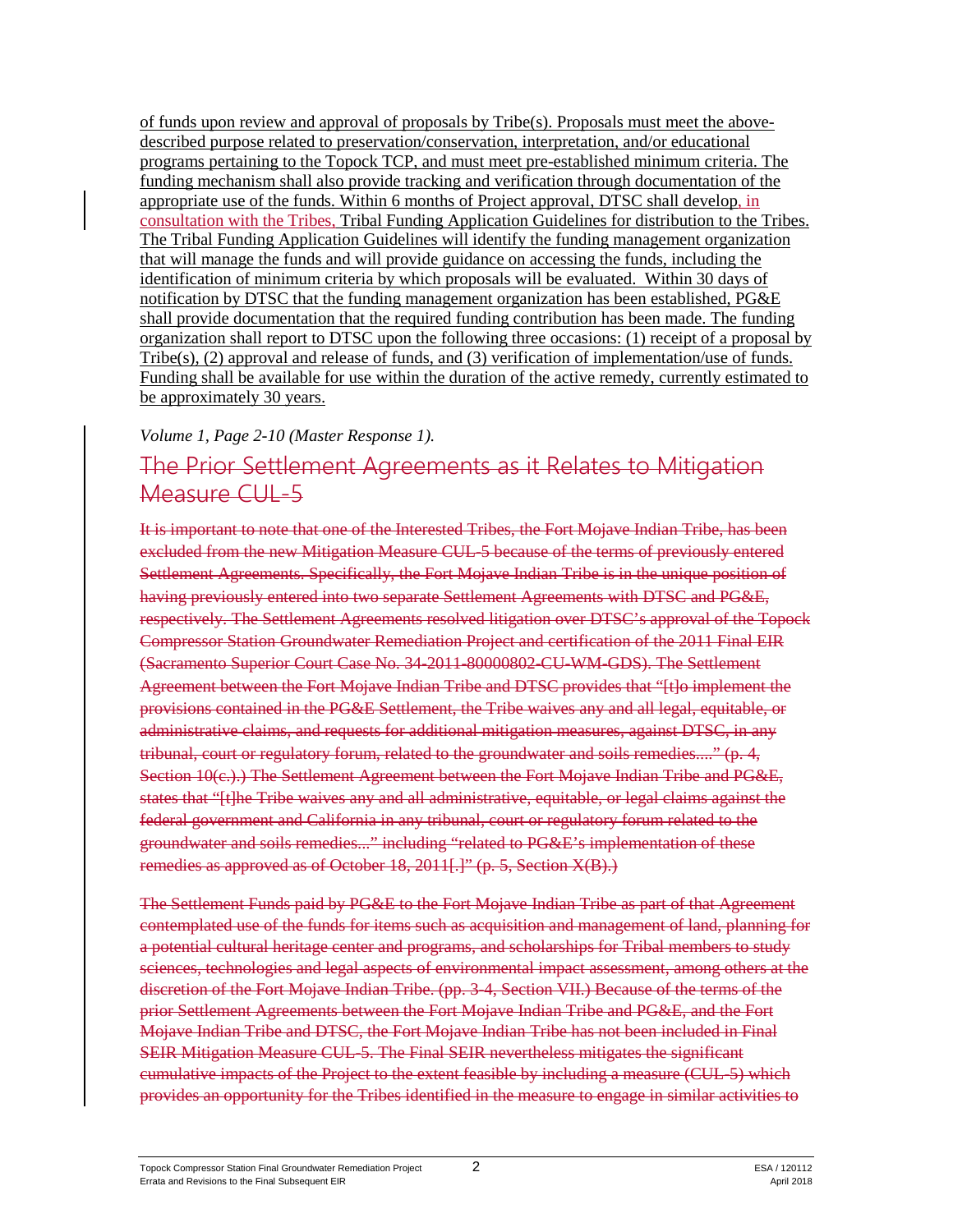preserve and protect the Topock TCP. Considering the terms of the prior Settlement Agreements, exclusion of the Fort Mojave Indian Tribe from CUL-5 does not render the SEIR mitigation ineffective.

## *2.2 Revisions Related to the Treatment Plan*

*Volume 2, Page 1-44 (Chapter 1, Summary, Table 1-3); Pages 4.4-124 to 4.4-125 (Section 4.4, Cultural Resources); MMRP Pages 33-34.*

**Mitigation Measure CUL-1a-19: Implement Treatment Plan for the Topock TCP (New Measure).** All activities associated with construction, operation and maintenance, and decommissioning of the Final Remedy Design shall be implemented consistent with provisions of the *Cultural and Historical Property Treatment Plan for the Topock Compressor Station* (Hanes and Price *in progress*), which is being prepared pursuant to requirements of the Stipulation VII.B and Appendix B of the PA and mitigation measure CUL-1b/c-3 of the Groundwater FEIR. The Treatment Plan shall address treatment to the Topock TCP and its contributors, in addition to historical resources other than the Topock TCP (this is the same Treatment Plan referenced in Section 7 "*Cultural Property-Specific Treatment Measures*" of the CHPMP, which can be used to satisfy the requirements of this mitigation measure). PG&E shall submit the Treatment Plan to **DTSC for review and approval. PG&E shall also-distribute the draft Treatment Plan and any** future amendments to the Interested Tribes for tribal review consistent with Section 2.3 "*Protocols for the Review of Cultural Resources-Related Documents*" of the CIMP and Section 6.7 "*Protocols for Tribal Notification and Consultation in Advance of Certain Activities*" of the CHPMP (as described above in Mitigation Measure CUL-1a-8q). As such, the Treatment Plan is subject to revision prior to finalization. Once consultation is complete, PG&E shall submit the final Treatment Plan to DTSC for final review and approval prior to the start of construction. DTSC has included specific measures outlined in the draft Treatment Plan (March 26, 2018 version) that reduce impacts to historical resources, beyond those already outlined in the PA, CHPMP, CIMP, and Final SEIR MMRP, as conditions of approval on the Project. When the final Treatment Plan is approved, those final measures will replace and/or supplement those identified in DTSC's conditions of approval for the Project. The Treatment Plan may be amended in the future in the event of new discoveries or greater than anticipated impacts. Treatment Plan amendments shall be required in instances where the current content of the Treatment Plan is insufficient to address necessary treatment measures and shall be determined in coordination amongst PG&E, BLM, DTSC, and Interested Tribes.

*Volume 2, Page 1-45 (Chapter 1, Summary, Table 1-3); Page 4.4-136 (Section 4.4, Cultural Resources); MMRP Pages 34-35.*

**Mitigation Measure CUL-1b/c-3: Prepare and Implement a Treatment Plan for Historical Resources other than the Topock TCP (Groundwater FEIR Measure with Revisions).** All activities associated with construction, operation and maintenance, and decommissioning of the Final Groundwater Remedy Project shall be implemented consistent with provisions of the *Cultural and Historical Property Treatment Plan for the Topock Compressor Station* (Hanes and Price *in progress*), which is being prepared pursuant to requirements of the Stipulation VII.B and Appendix B of the PA and mitigation measure CUL-1b/c-3 of the Groundwater FEIR. Prior to the start of construction, PG&E shall prepare and implement a The Treatment Plan that shall identifyies measures to lessen impacts to historical resources other than the Topock TCP that cannot be avoided by the Project and that will be subject to significant impacts (this is the same Treatment Plan - *Cultural and Historical Property Treatment Plan for the Topock Compressor*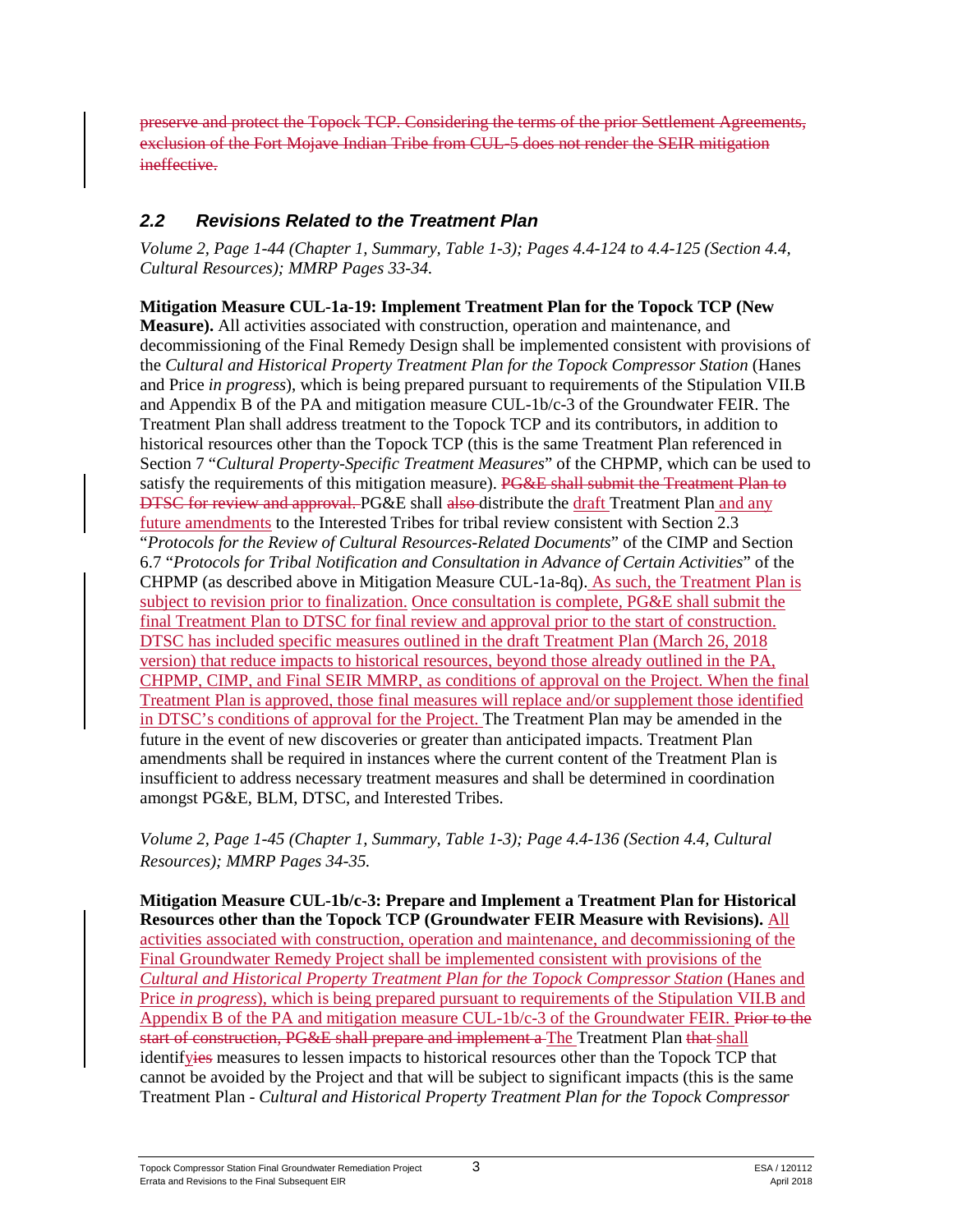*Station* [Hanes and Price *in progress*] - described above in Mitigation Measure CUL-1a-19 and is currently being prepared). The Treatment Plan shall identify which criteria for listing on the NRHP/CRHR contribute to the affected resource's significance and which aspects of significance would be materially altered by construction, operation and maintenance, or decommissioning and shall provide for reasonable efforts to be made to permit the resource to be preserved in place or left in an undisturbed state consistent with the CEQA Guidelines and with Stipulation I.B of the PA and Section 7 of the CHPMP, and to the maximum extent feasible as determined by DTSC, in coordination with PG&E, Interested Tribes, and respective landowners. PG&E shall submit the Treatment Plan to DTSC for review and approval. PG&E shall also distribute the draft Treatment Plan and any future amendments to the Interested Tribes for tribal review consistent with Section 2.3 "*Protocols for the Review of Cultural Resources-Related Documents*" of the CIMP and Section 6.7 "*Protocols for Tribal Notification and Consultation in Advance of Certain Activities*" of the CHPMP (as described above in Mitigation Measure CUL-1a-8q). As such, the Treatment Plan is subject to revision prior to finalization. Once consultation is complete, PG&E shall submit the final Treatment Plan to DTSC for final review and approval prior to the start of construction. DTSC has included specific measures outlined in the draft Treatment Plan (March 26, 2018 version) that reduce impacts to historical resources, beyond those already outlined in the PA, CHPMP, CIMP, and Final SEIR MMRP, as conditions of approval on the Project). When the final Treatment Plan is approved, those final measures will replace and/or supplement those identified in DTSC's conditions of approval for the Project. The Treatment Plan may be amended in the future in the event of new discoveries or greater than anticipated impacts. Treatment Plan amendments shall be required in instances where the current content of the Treatment Plan is insufficient to address necessary treatment measures and shall be determined in coordination amongst PG&E, BLM, DTSC, and Interested Tribes.

*Volume 1, Page 4-53 (Individual Responses).*

I6-018 The commenter suggests changes to the text in Mitigation Measure CUL-1a-19 to reflect the fact that PG&E submitted a draft Treatment Plan to the agencies and Tribes in 2014, and that PG&E responded to comments and submitted a final Treatment Plan to DTSC and the Bureau of Land Management (BLM) in 2017.

> The Treatment Plan is currently being reviewed by the Interested Tribes and it is possible that there may be further changes to the Treatment Plan. Until DOI and DTSC have considered Tribal input, the Treatment Plan is not considered final. Therefore, the suggested changes have not been made. DTSC has included specific measures outlined in the draft Treatment Plan (March 26, 2018 version) that reduce impacts to historical resources, beyond those already outlined in the PA, CHPMP, CIMP, and Final SEIR MMRP, as conditions of approval on the Project. However, when the final Treatment Plan has been approved by BLM, in consultation with Interested Tribes, new or revised measures contained within that final Treatment Plan would also apply to the Final Groundwater Remedy Project.

CUL-1b/c-3 to reflect the fact that PG&E submitted a draft Treatment Plan to the agencies and Tribes in 2014, and that PG&E responded to comments and submitted a final Treatment Plan to DTSC and BLM in

I6-019 The commenter suggests changes to the text in Mitigation Measure

2017.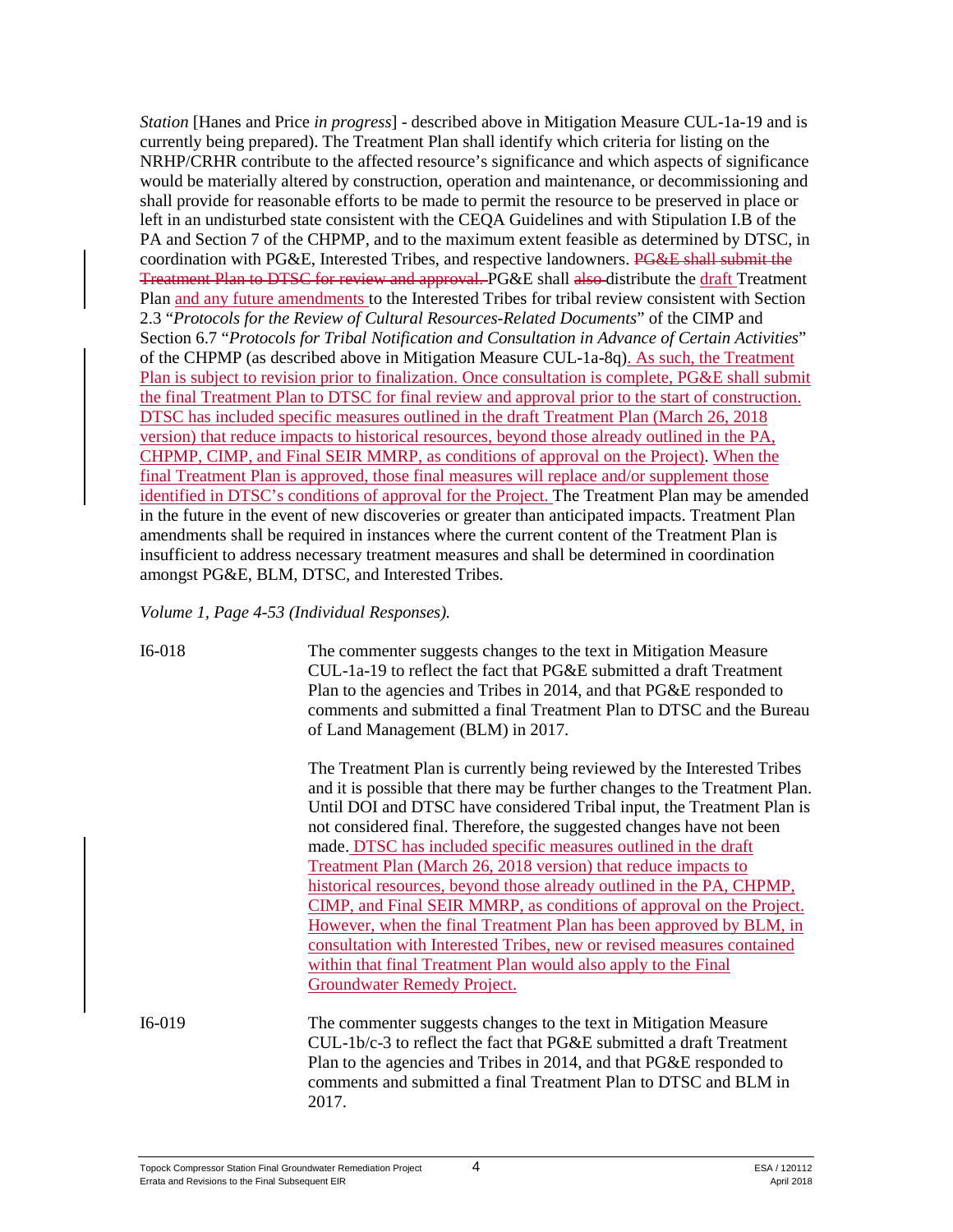As of March 2018, t<sub>T</sub>he Treatment Plan is currently being reviewed by the Interested Tribes and it is possible that there may be further changes to the Treatment Plan. Until DOI and DTSC have considered Tribal input, the Treatment Plan is not considered final. Therefore, the suggested changes have not been made. DTSC has included -specific measures outlined in the draft Treatment Plan (March 26, 2018 version) that reduce impacts to historical resources, beyond those already outlined in the PA, CHPMP, CIMP, and Final SEIR MMRP, as conditions of approval on the Project. However, when the final Treatment Plan has been approved by BLM, in consultation with Interested Tribes, new or revised measures contained within that final Treatment Plan would also apply to the Final Groundwater Remedy Project.

*Volume 1, Page 4-76 (Individual Responses).*

I6-078 The commenter notes that the final Treatment Plan was submitted to DTSC and BLM in February 2017 and suggest revisions to indicate this.

> As of March 2018, the Treatment Plan is currently being reviewed by the Interested Tribes and it is possible that there may be further changes. Until DOI and DTSC have considered Tribal input, the Treatment Plan is not considered final. Therefore, the suggested changes have not been made. DTSC has included specific measures outlined in the draft Treatment Plan (March 26, 2018 version) that reduce impacts to historical resources, beyond those already outlined in the PA, CHPMP, CIMP, and Final SEIR MMRP, as conditions of approval on the Project. However, when the final Treatment Plan has been approved by BLM, in consultation with Interested Tribes, new or revised measures contained within that final Treatment Plan would also apply to the Final Groundwater Remedy Project.

Please see response to comment I6-027 regarding the status of the Treatment Plan.

*Volume 1, Page 4-80 (Individual Responses).*

I6-086 The commenter recommends removing activities under federal control or that depend on Tribal desires from Mitigation Measure CUL-1a-19. The commenter states that the BLM has indicated that the Tribes have a desire to revise the nomination package to treat the property as an archaeological property only, and that the Site Steward Program is a BLM program.

> DTSC concurs with these clarifications and, in response to the comment, the following **Draft-Final SEIR** text on page 4.4-1098 is revised in the Final SEIR as follows:

> > Mitigation Measure CUL-1a-19 requires implementation of a Treatment Plan for the Topock TCP, which would include additional documentation, interpretation, and protective measures such as an informational outreach trailer to educate the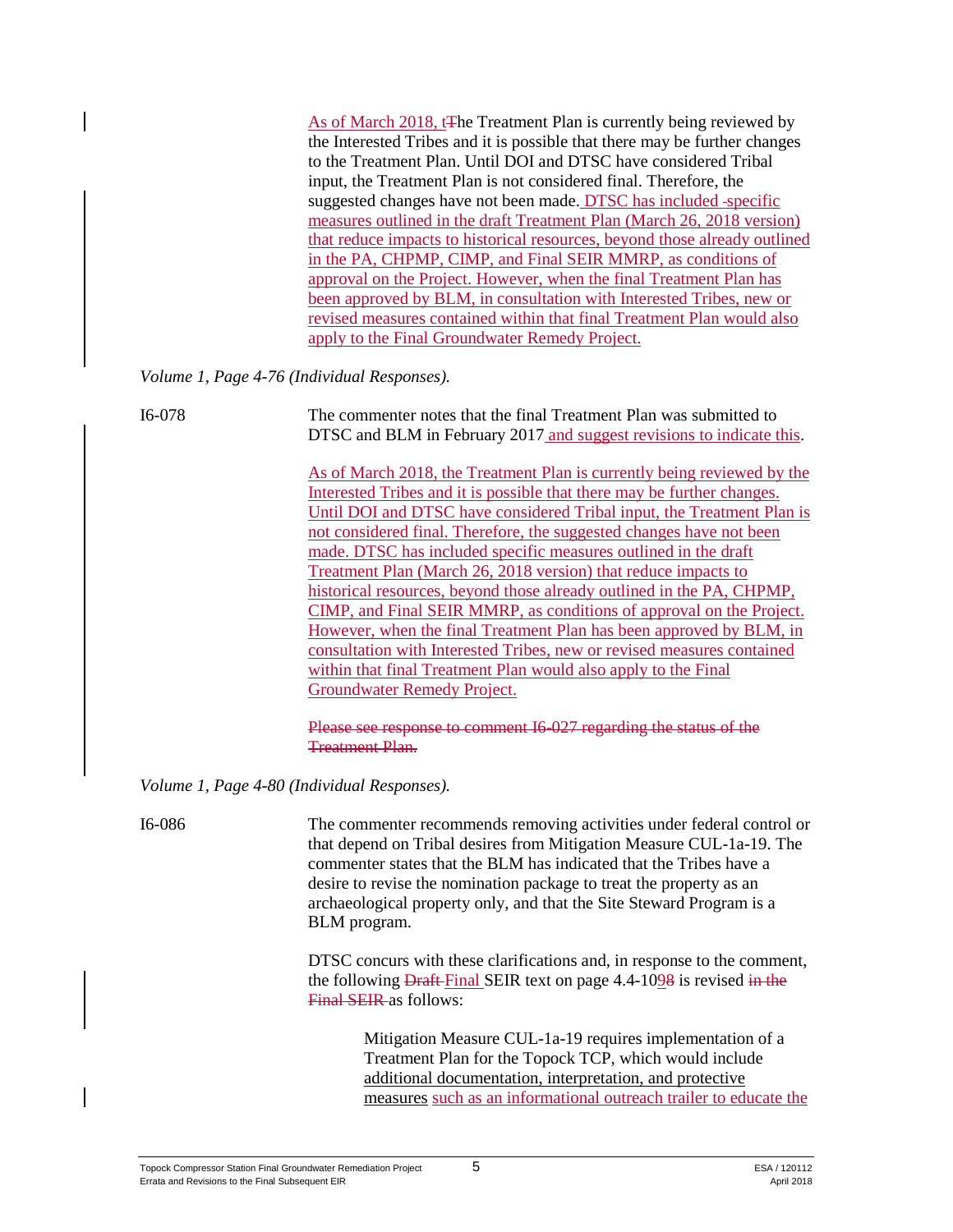public on the importance of the area; inclusion of Tribal perspectives on documentation (site records) for prehistoric archaeological resources, as well as historical site records that are of interest to Tribes, to ensure that Tribal values and interpretation of those resources is considered beyond that which is scientifically important; an updated NRHP nomination package for the Topock Maze (CA-SBR-219, Loci A, B, and C) that considers Tribal perspectives and ensures that the resource is preserved in posterity through documentation; updated site documentation for sites that have not been updated in over 10 years to assess the current condition; and avoidance and protective measures for site CA-SBR-29943 (prehistoric trail).

an informational kiosk to educate the public on the importance of the area, inclusion of Tribal perspectives on documentation (site records) for prehistoric archaeological resources to ensure that Tribal values and interpretation of those resources is considered beyond that which is scientifically important, an updated NRHP nomination package for the Topock Maze (CA-SBR-219, Loci A, B, and C) that considers the Tribal perspective of the Topock TCP and that captures the intrinsic value of the TCP to Interested Tribes such that this resource is preserved in posterity through documentation, updated site documentation for sites that have not been updated in over 10 years to assess the current condition, support for a site stewardship program to help protect and monitor the Topock Maze and other sensitive sites that contribute to the significance of the Topock TCP, and protective measures for site Æ-Topock-210 (prehistoric trail).

Since the Treatment Plan is currently being reviewed by the Interested Tribes and it is possible that there may be further changes to the Treatment Plan, the Treatment Plan is not considered final. DTSC has included specific measures outlined in the draft Treatment Plan (March 26, 2018 version) that reduce impacts to historical resources, beyond those already outlined in the PA, CHPMP, CIMP, and Final SEIR MMRP, as conditions of approval on the Project. However, when the final Treatment Plan has been approved by BLM, in consultation with Interested Tribes, new or revised measures contained within that final Treatment Plan would also apply to the Final Groundwater Remedy Project.

*Volume 1, Pages 5-96 to 5-97 (Tribal Responses).*

T3-032 The commenter states that the Treatment Plan described in Mitigation Measure CUL-1a-19 has not been completed and suggests this may be inconsistent with CEQA. The commenter states that the Interested Tribes have not reviewed nor been allowed to assist/collaborate on the drafting of the Treatment Plan.

> The Treatment Plan is currently being prepared by the BLM to resolve adverse effects to historic properties under Section 106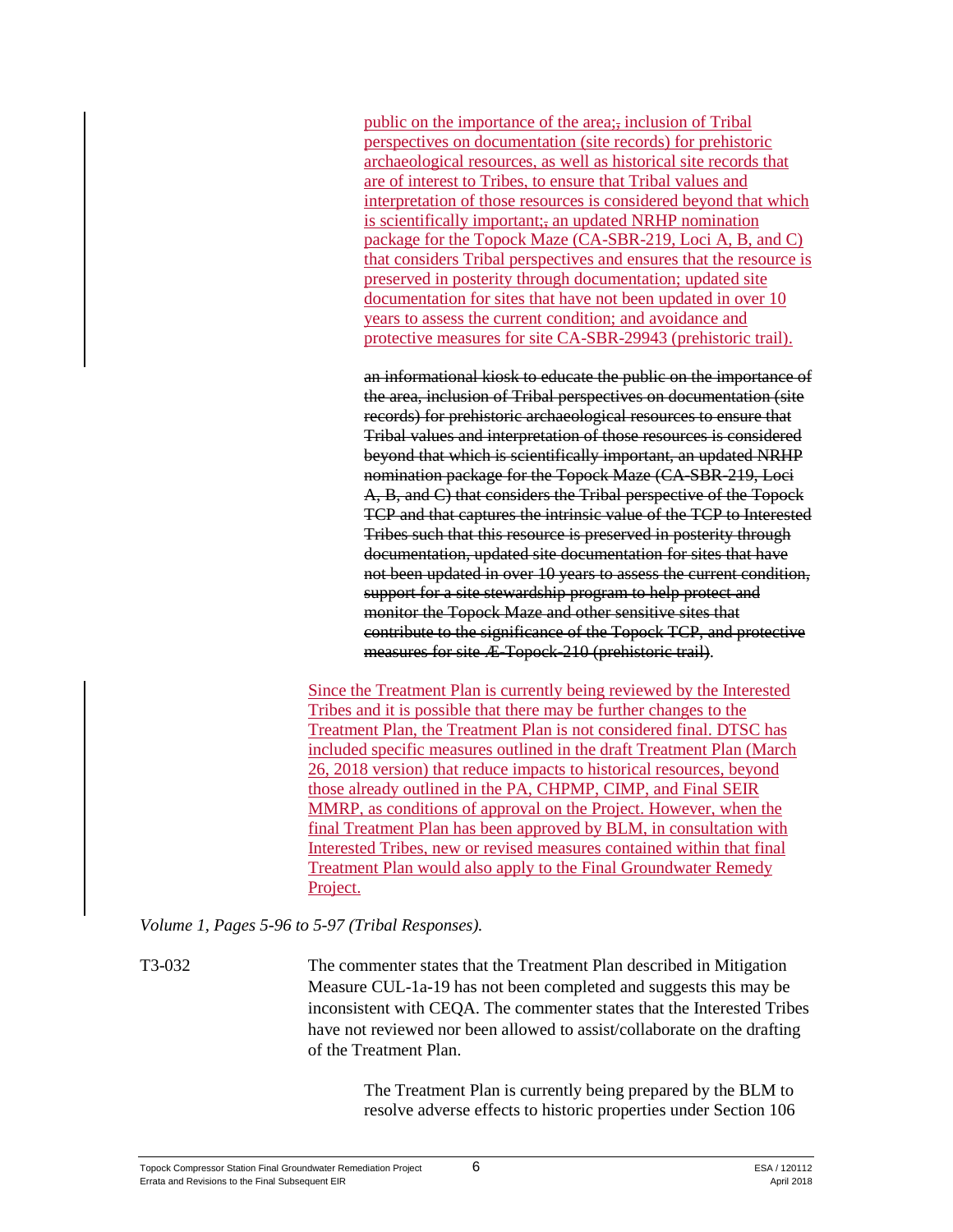of the NHPA in compliance with the Stipulation VII(B) of the PA and Chapter 7 of the CHPMP. DTSC agrees that the Treatment Plan has not been finalized; moreover, if additional impacts to historic or pre-historic resources are discovered or potentially impacted by the Project, the Treatment Plan should be revised amended to address those resources. DTSC notes that a draft Treatment Plan has, at this point, been provided to the Interested Tribes for review and comment. Comments were received from the FMIT in a letter dated April 28, 2017, and from the Cocopah Tribe in a letter dated April 24, 2017. DTSC and DOI are considering the comments and revising the Treatment Plan as necessary. Under CEQA this approach is consistent with current standards and practices of requiring preparation of a Treatment Plan as part of the mitigation, identifying the general principles that will be addressed in the Treatment Plan (i.e., additional documentation, interpretation, data recovery, as relevant to the specific identified resource) and including performance standards. (See CEQA Guidelines, Section 15126.4, subd.  $(a)(1)(B)$  ["measures may specify performance standards which would mitigate the significant effect of the project and which may be accomplished in more than one specified way"]; *Preserve Wild Santee v. City of Santee* (2012) 210 Cal. App. 4th 260, 279 [finding plaintiffs had not established that the City improperly relied on a draft subarea plan to avoid analyzing the project's cumulative biological impacts, or that the EIR's analysis of the project's cumulative biological resources impacts was otherwise inadequate].) Here, the Draft SEIR includes mitigation measures and performance standards to avoid and substantially reduce significant impacts to historical and cultural resources from the Final Groundwater Remedy. It is therefore not required for DTSC to wait until completion of the Treatment Plan before relying on it as part of the Project approval.

However, DTSC has included specific measures outlined in the draft Treatment Plan (March 26, 2018 version) that reduce impacts to historical resources, beyond those already outlined in the PA, CHPMP, CIMP, and Final SEIR MMRP, as conditions of approval on the Project. When the final Treatment Plan has been approved by BLM, in consultation with Interested Tribes, new or revised measures contained within that final Treatment Plan would also apply to the Final Groundwater Remedy Project.

*Volume 1, Page 5-186 (Tribal Responses).*

T6-024 The commenter states that the revised Treatment Plan, as referenced in Mitigation Measure CUL-1a-19, with comments from DOI and DTSC has not been received or reviewed by the Tribe. The commenter states that the Project-specific and cumulative cultural mitigation measures refer to a Treatment Plan that is "in process," and deferral of the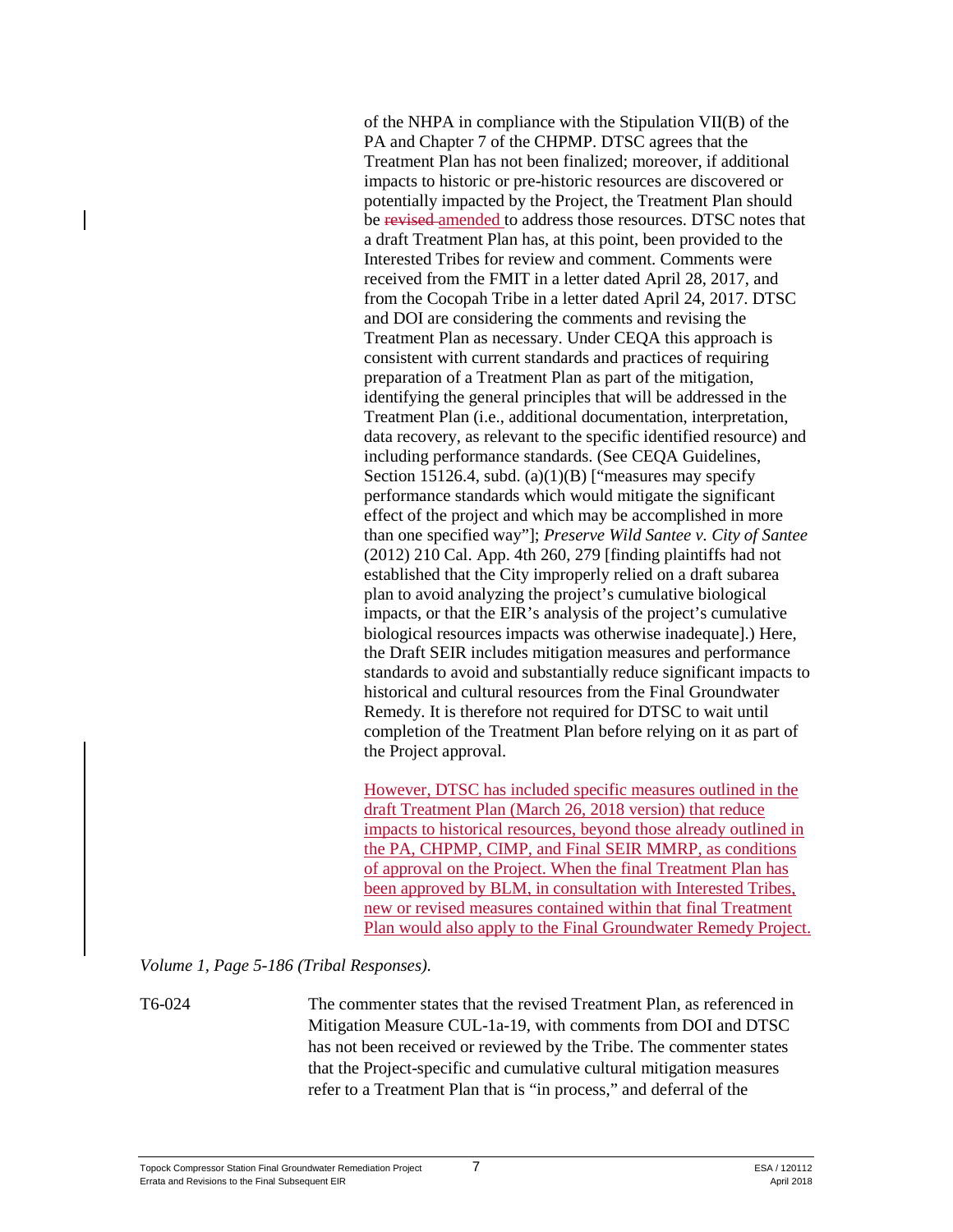Treatment Plan post Project approval may be acceptable relative to DOI and NHPA Section 106 (and the Programmatic Agreement), but is not necessarily acceptable pursuant to CEQA. The commenter states that DTSC must explain how the deferral of the mitigation and treatment in the Treatment Plan is consistent with CEQA. The commenter states that the Treatment Plan will be used as the first point of reference in developing a specific course of action that would address how best to avoid, minimize, or mitigate an adverse effect, but it is unclear how these unspecified components and their potential effects to cultural and historic properties can be dealt with in the Treatment Plan. Please refer to Master Response 2: Use of the Future Activity Allowance in the Draft SEIR for a detailed response to this comment.

The Treatment Plan is currently being prepared by the BLM to resolve adverse effects to historic properties under Section 106 of the NHPA in compliance with the Stipulation VII(B) of the PA and Chapter 7 of the CHPMP. DTSC agrees that the Treatment Plan has not been finalized for those identified resources that would be affected directly by the Project; moreover, if additional impacts to historic or pre-historic resources are discovered or potentially impacted by the Project during construction, operation, or decommissioning activities, the Treatment Plan will be amended by BLM to address those resources. DTSC notes that a draft Treatment Plan has, at this point, been provided to the Interested Tribes for review and comment. Comments were received from the FMIT in a letter dated April 28, 2017, and from the Cocopah Tribe in a letter dated April 24, 2017. DTSC and BLM are considering the comments and revising the Treatment Plan as necessary. Under CEQA this approach is consistent with current standards and practices of requiring preparation of a Treatment Plan as part of the mitigation measures required to reduce significant impacts, identifying the general principles that will be addressed in the Treatment Plan (i.e., additional documentation, interpretation, data recovery, as relevant to the specific identified resource) and including performance standards. (See CEQA Guidelines, Section 15126.4, subd. (a)(1)(B) ["measures may specify performance standards which would mitigate the significant effect of the project and which may be accomplished in more than one specified way"]; *Preserve Wild Santee v. City of Santee* (2012) 210 Cal. App. 4th 260, 279 [finding plaintiffs had not established that the City improperly relied on a draft subarea plan to avoid analyzing the project's cumulative biological impacts, or that the EIR's analysis of the project's cumulative biological resources impacts was otherwise inadequate].) Here, the Final SEIR includes mitigation measures and performance standards to avoid and substantially reduce significant impacts to historical and cultural resources resulting from implementation of the Final Groundwater Remedy. It is therefore not required for DTSC to wait until completion of the Treatment Plan before approving the Project.

However, DTSC has included the specific measures outlined in the draft Treatment Plan (March 26, 2018 version) that reduce impacts to historical resources, beyond those already outlined in the PA, CHPMP,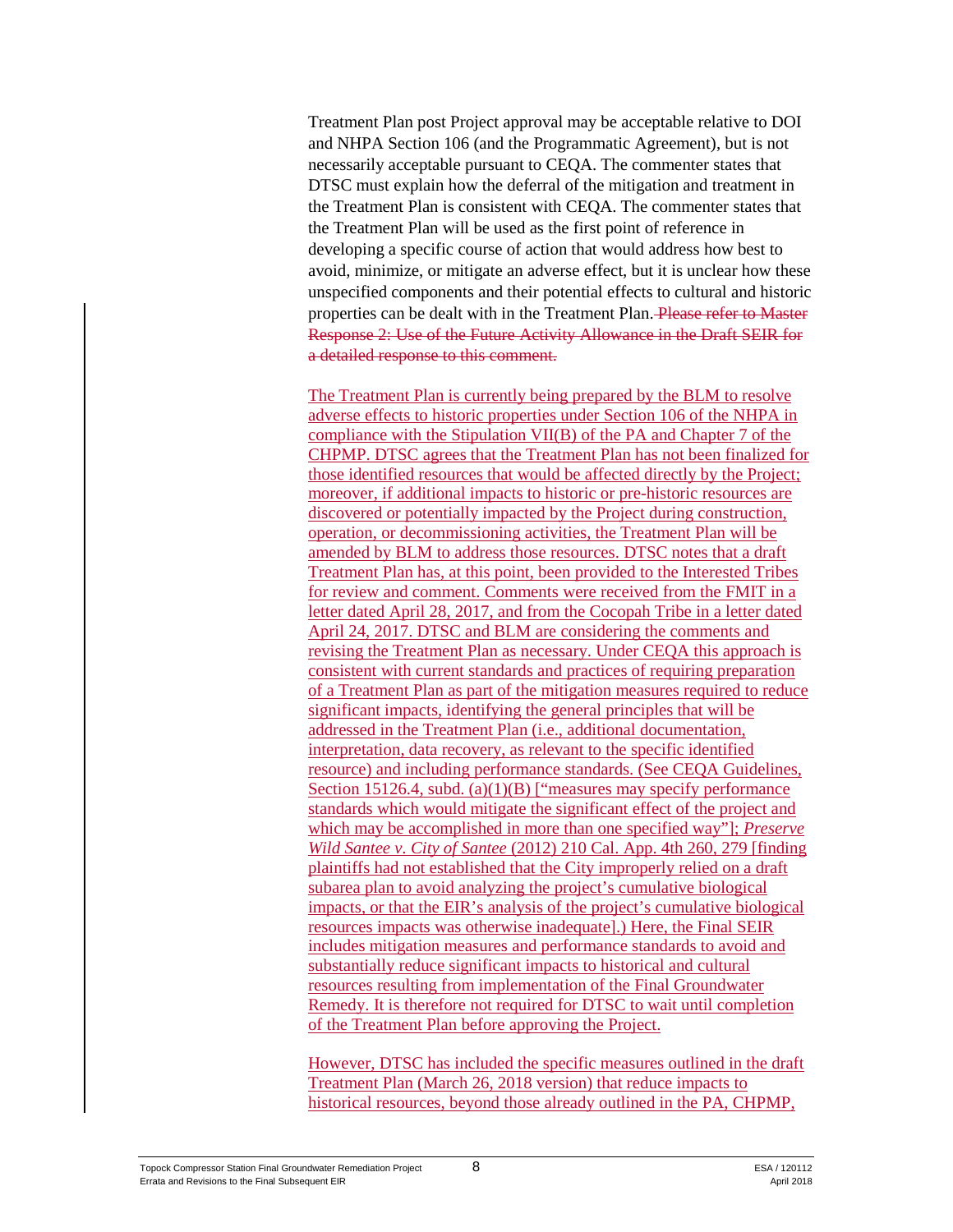CIMP, and Final SEIR MMRP, as conditions of approval on the Project. When the final Treatment Plan has been approved by BLM, in consultation with Interested Tribes, new or revised measures contained within that final Treatment Plan would also apply to the Final Groundwater Remedy Project.

Additionally, Mitigation Measure CUL-1a-19, which requires implementation of the Treatment Plan, states that "The Treatment Plan may be amended in the future in the event of new discoveries or greater than anticipated impacts. Treatment Plan amendments shall be required in instances where the current content of the Treatment Plan is insufficient to address necessary treatment measures and shall be determined in coordination amongst PG&E, BLM, DTSC, and Interested Tribes."

*Volume 1, Pages 5-217 to 5-218; Pages 5-341 to 5-342 (Tribal Responses).*

T6-079/T7-095 The commenter states that the following text should be added to Mitigation Measure CUL-1b/c-4a: "Tribal interpretations of resource finds shall be included in the required documentation of monitoring" and that "tribes will be consulted during the completion or updating of any required recordation forms and their views included in the forms."

> DTSC understands that the Interested Tribes are afforded the opportunity to provide input on recordation forms as part of measures outlined in the Treatment Plan. DTSC agrees that Tribal views should also be included as part of the sites forms prepared by the Qualified Cultural Resources Consultant for new discoveries, in conformance with the Treatment Plan measures and BLM manuals, and agrees that Mitigation Measure CUL-1b/c-4a should be modified to allow for Tribal input on archaeological resources discoveries site forms and updates. The Draft SEIR text within measure CUL-1b/c-4a has been revised as follows:

> > Department of Parks and Recreation 523 forms, following the Office of Historic Preservation's *Instructions for Recording Historical Resources*, shall be prepared by the Qualified Cultural Resources Consultant and filed with the South Central Coastal Information Center (for archaeological resources in California) and Arizona State Museum site cards shall be prepared by the Qualified Cultural Resources Consultant and filed with the Arizona State Museum (for archaeological resources in Arizona) for all newly identified and updated archaeological resources, and shall be compiled and provided to DTSC as they become available. Interested Tribes shall be afforded an opportunity to provide input on archaeological discoveries site forms and updates in accordance with measures outlined in the Treatment Plan (Mitigation Measure CUL-1a-19) and BLM policies and practices pertaining to information sharing.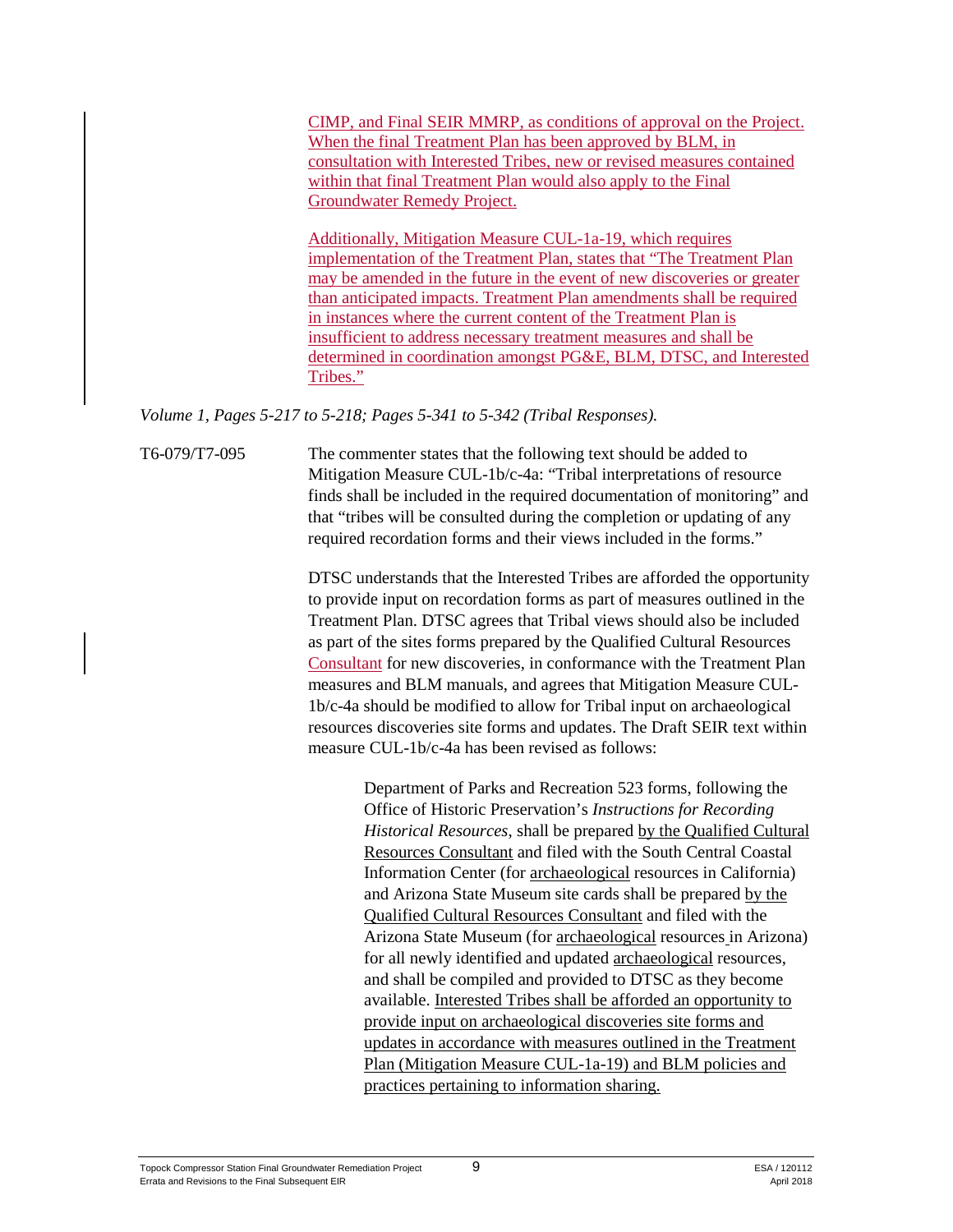T7-030 The commenter states that the revised Treatment Plan, as referenced in Mitigation Measure CUL-1a-19, with comments from DOI and DTSC has not been received or reviewed by the Tribe. The commenter states that the Project specific and cumulative cultural mitigation measures refer to a Treatment Plan that is "in process," and deferral of the Treatment Plan post Project approval may be acceptable relative to DOI and NHPA Section 106 (and the Programmatic Agreement), but is not necessarily acceptable pursuant to CEQA. The commenter states that DTSC must explain how the alleged deferral of the mitigation and treatment in the Treatment Plan is consistent with CEQA. The commenter states that the Treatment Plan will be used as the first point of reference in developing a specific course of action that would address how best to avoid, minimize, or mitigate an adverse effect, but it is unclear how these unspecified components and their potential effects to cultural and historic properties can be dealt with in the Treatment Plan.

> The Treatment Plan is currently being prepared by the BLM to resolve adverse effects to historic properties under Section 106 of the NHPA in compliance with the Stipulation VII(B) of the PA and Chapter 7 of the CHPMP. DTSC agrees that the Treatment Plan has not been finalized for those identified resources that would be affected directly by the Project; moreover, if additional impacts to historic or pre-historic resources are discovered or potentially impacted by the Project during construction, operation, or decommissioning activities, the Treatment Plan will be amended by BLM to address those resources. DTSC notes that a draft Treatment Plan has, at this point, been provided to the Interested Tribes for review and comment. Comments were received from the FMIT in a letter dated April 28, 2017, and from the Cocopah Tribe in a letter dated April 24, 2017. BLM, with input from DTSC, is in the process of considering the comments and revising the Treatment Plan as necessary (a revised draft was circulated to the Interested Tribes by BLM March 26, 2018). Under CEQA, the SEIR's approach is consistent with current standards and practices of requiring preparation of a Treatment Plan as part of the mitigation measures required to avoid or reduce significant impacts, identifying the general principles that will be addressed in the Treatment Plan (i.e., additional documentation, interpretation, data recovery, as relevant to the specific identified resource) and including performance standards. (See CEQA Guidelines, Section 15126.4, subd. (a)(1)(B) ["measures may specify performance standards which would mitigate the significant effect of the project and which may be accomplished in more than one specified way"]; *Preserve Wild Santee v. City of Santee* (2012) 210 Cal. App. 4th 260, 279 [finding plaintiffs had not established that the City improperly relied on a draft subarea plan to avoid analyzing the project's cumulative biological impacts, or that the EIR's analysis of the project's cumulative biological resources impacts was otherwise inadequate].) Here, the Final SEIR includes mitigation measures and performance standards to avoid and substantially reduce significant impacts to historical and cultural resources resulting from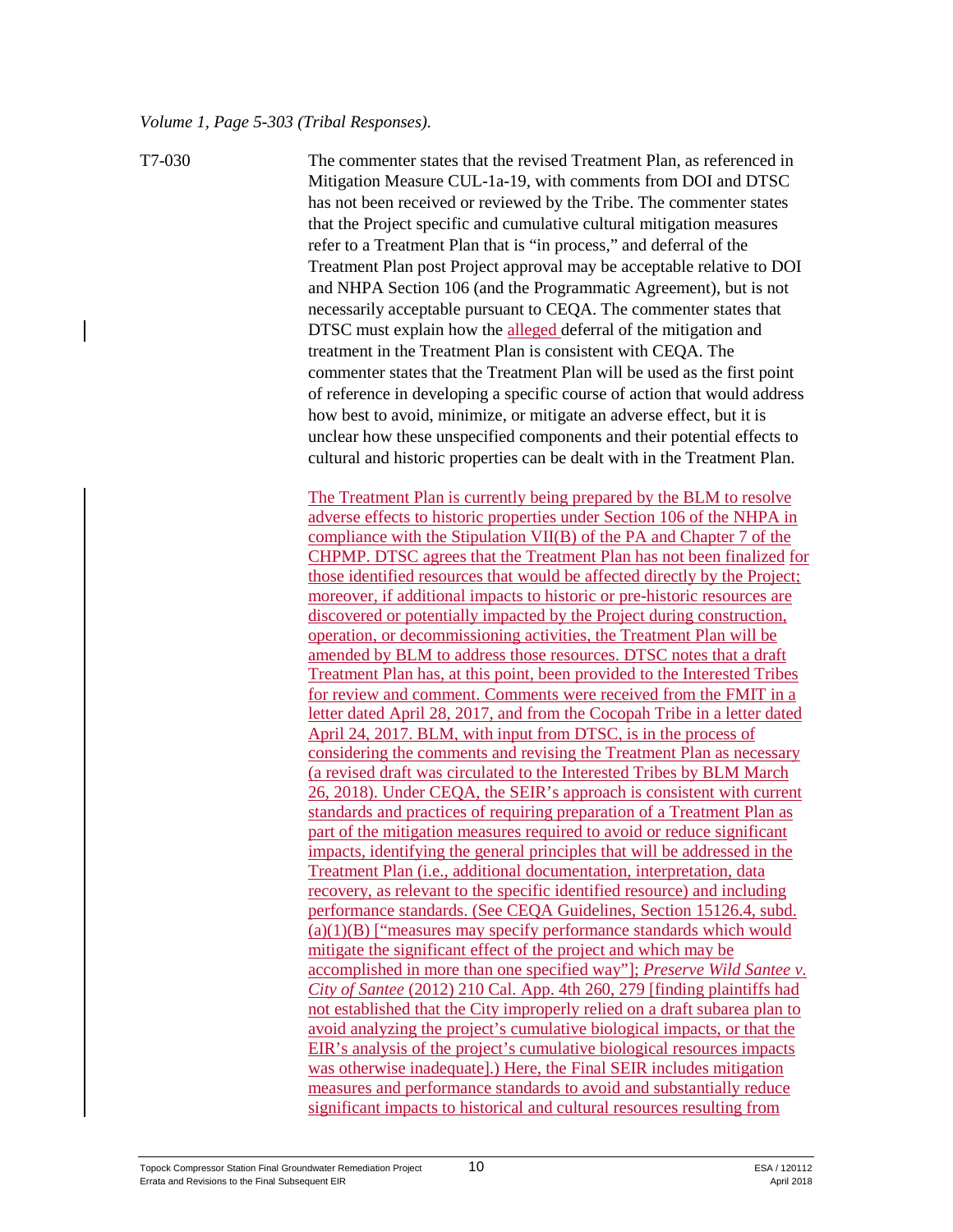implementation of the Final Groundwater Remedy. It is therefore not required for DTSC to wait until BLM's completion of the Treatment Plan before certifying the SEIR and approving the Project.

DTSC has nevertheless included the specific measures outlined in the draft Treatment Plan (March 26, 2018 version) that reduce impacts to historical resources, beyond those already outlined in the PA, CHPMP, CIMP, and Final SEIR MMRP, as conditions of approval on the Project. When the final Treatment Plan has been approved by BLM, in consultation with Interested Tribes, new or revised measures contained within that final Treatment Plan would also apply to the Final Groundwater Remedy Project pursuant to Mitigation Measure CUL-1a-19.

Mitigation Measure CUL-1a-19 requires implementation of the Treatment Plan, and states that "The Treatment Plan may be amended in the future in the event of new discoveries or greater than anticipated impacts. Treatment Plan amendments shall be required in instances where the current content of the Treatment Plan is insufficient to address necessary treatment measures and shall be determined in coordination amongst PG&E, BLM, DTSC, and Interested Tribes."

Please refer to Master Response 2: Use of the Future Activity Allowance in the Draft SEIR for a detailed response to this comment.

#### *Volume 2, Page 4.4-109 (Section 4.4, Cultural Resources).*

Mitigation Measure CUL-1a-16 requires implementation of the restoration plan to restore the Project Area to its preconstruction condition. Mitigation Measure CUL-1a-17 requires handling of displaced soils in accordance with the CIMP and the Soil Management Plan (Appendix L of the C/RAWP), which outlines those soils that can be stored on-site for potential return, re-use, and/or restoration and the options for return, re-use, and/or restoration. Mitigation Measure CUL-1a-18 requires reducing visual intrusions consistent with the CIMP and Mitigation Measures AES-1 and AES-2 of this SEIR. Mitigation Measure CUL-1a-19 requires implementation of a Treatment Plan for the Topock TCP, which would include additional documentation, interpretation, and protective measures such as an informational outreach trailer to educate the public on the importance of the area; inclusion of Tribal perspectives on documentation (site records) for prehistoric archaeological resources, as well as historical site records that are of interest to Tribes, to ensure that Tribal values and interpretation of those resources is considered beyond that which is scientifically important; an updated NRHP nomination package for the Topock Maze (CA-SBR-219, Loci A, B, and C) that considers Tribal perspectives and ensures that the resource is preserved in posterity through documentation; and avoidance and protective measures for site CA-SBR-29943 (prehistoric trail). an informational kiosk to educate the public on the importance of the area, inclusion of Tribal perspectives on documentation (site records) for prehistoric archaeological resources to ensure that Tribal values and interpretation of those resources is considered beyond that which is scientifically important, an updated NRHP nomination package for the Topock Maze (CA-SBR-219, Loci A, B, and C) that considers the Tribal perspective of the Topock TCP and that captures the intrinsic value of the TCP to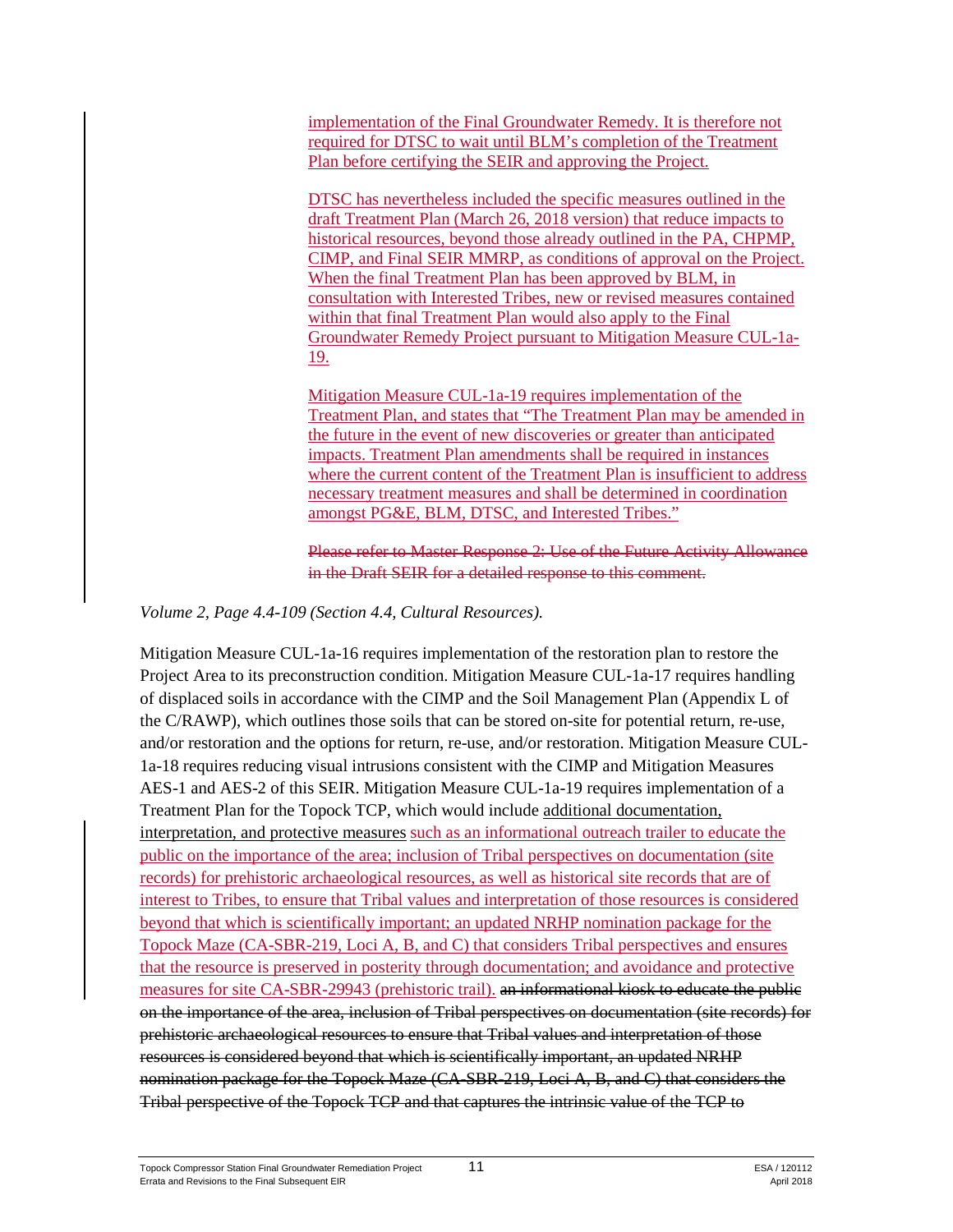Interested Tribes such that this resource is preserved in posterity through documentation, updated site documentation for sites that have not been updated in over 10 years to assess the current condition, support for a site stewardship program to help protect and monitor the Topock Maze and other sensitive sites that contribute to the significance of the Topock TCP, and protective measures for site Æ-Topock-210 (prehistoric trail). As part of the conditions of approval on the Project, DTSC has included specific measures outlined in the draft Treatment Plan that reduce impacts to historical resources, which are not already outlined in the PA, CHPMP, CIMP, and Final SEIR MMRP. However, even with the implementation of these measures, impacts to the historical resource identified as the Topock TCP would remain significant and unavoidable.

#### *Volume 2, Page 4.4-129 (Section 4.4, Cultural Resources).*

Mitigation Measures CUL-1b/c-1, -3, -4, -5, and -6, which require consideration of the locations of historical resources during design, preparation and implementation of a treatment plan (which includes an interpretive plan and public outreach programinformation outreach trailer to educate visitors on the importance of NOTH/Route 66, additional documentation of some contributing elements to capture the condition of the resource such that it is preserved in posterity, limiting vehicle access and installing temporary barriers, and restoration of the Route 66 Sign), monitoring, avoidance where feasible, and additional protective measures (such as annual site condition inspections assessments, installation of temporary barriers, and worker training), would avoid, minimize, rectify, reduce, or compensate for the impact of the overall Project. DTSC has included specific measures outlined in the draft Treatment Plan that reduce impacts to CA-SBR-2910H/AZ I:15:156 (ASM)/AZ L:7:72 (ASM), which are not already outlined in the PA, CHPMP, CIMP, and Final SEIR MMRP, as part of the conditions of approval on the Project. However, even with implementation of Mitigation Measures CUL-1b/c-1, -3, -4, -5, and -6 this impact would be significant and unavoidable.

## *2.3 Mitigation Measure CUL-1a-11 Revisions*

*Volume 2, Page 1-39 (Chapter 1, Summary, Table 1-3); 4.4-120-121 (Section 4.4, Cultural Resources); MMRP Page 29.*

**Mitigation Measure CUL-1a-11: Open Grant Funding (Groundwater FEIR Measure with Revisions).** During the construction phase of the Project, PG&E shall provide an open grant for one part-time cultural resource specialist/project manager position for each of the these five four Interested Tribes: Chemehuevi, Cocopah, CRIT, FMIT, and Hualapai. Additionally, the FMIT shall receive one full-time cultural resource specialist/project manager position in light of their ownership of land in the Project Area and historical involvement in the remediation process. The award of the grants is for the timely review of Project documents, participating in project-related meetings, coordinating and managing input and interests for the Tribe on the Project, and to act as a Tribal liaison with PG&E and regulatory agencies. The part-time-cultural resources specialist/project manager shall be compensated at rates of historic compensation with provisions for escalation of rates tied to the U.S. Department of Labor, Bureau of Labor Statistics Employment Cost Index. The payment of grant monies shall be timed to the awarded tribes' fiscal cycles so that the tribes are not forced to front funds for long periods of time. These positions shall act as cultural resources contacts and project managers for interactions between the tribes,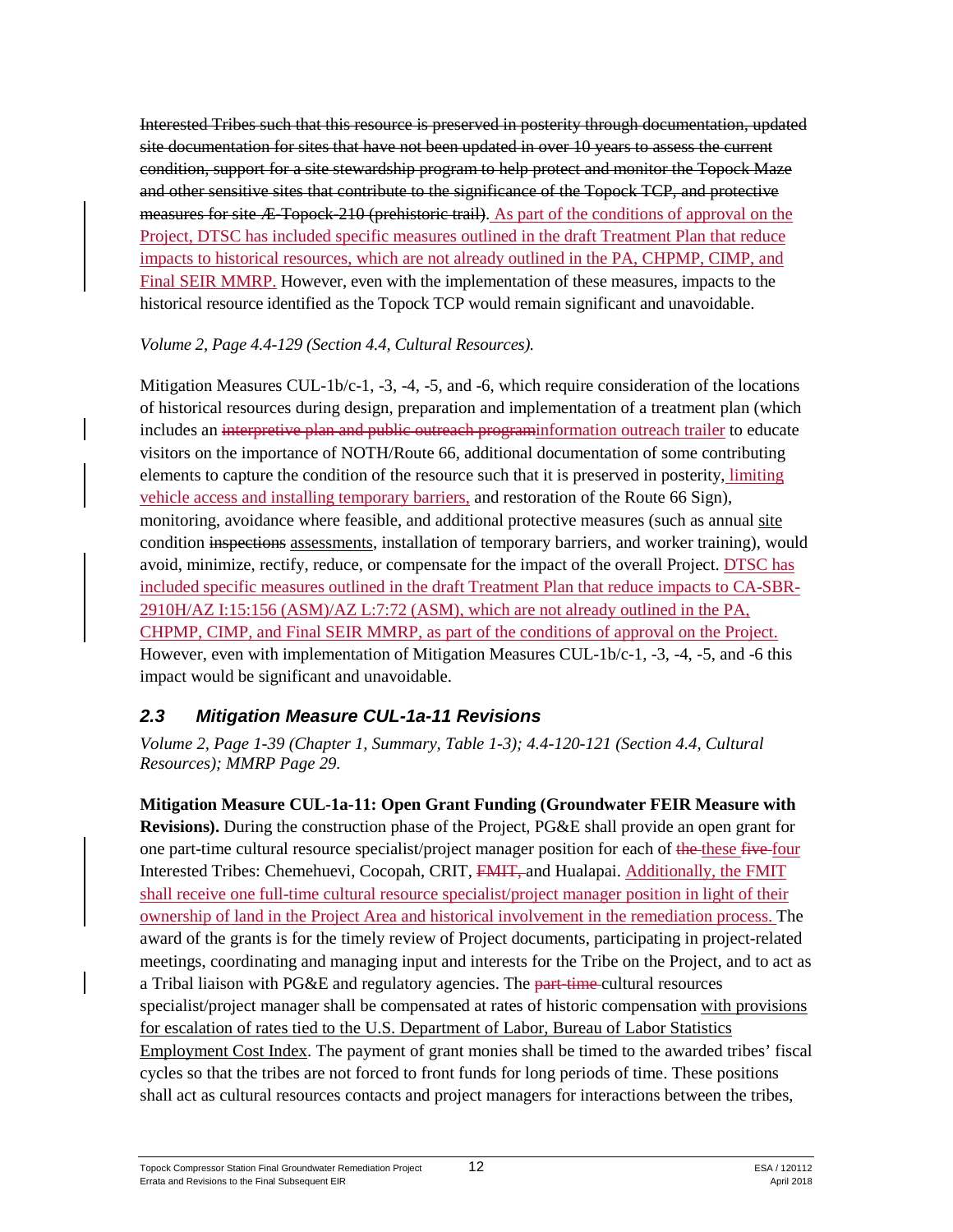PG&E, and DTSC to ensure coordination during construction of the remedy to avoid, reduce, or otherwise mitigate impacts on resources qualifying as historical resources under CEQA. This funding is separate from provisions for tribal monitor positions and shall not be used for routine tribal business or legal counsel. For review and approval, PG&E shall provide DTSC with the names of the selected grant recipients and a report that summarizes activities associated with the grant program, at least annually. Upon conclusion of the construction phase of the Project, Funding for these positions shall continue until DTSC has determined that the remedy is operating properly and successfully, at which time the necessity of the cultural resource specialist/project manager positions shall be assessed by DTSC and at which time the positions  $m$ <sub>may</sub> shall be extended, reduced, or terminated. During the operation and maintenance and decommissioning phases, the necessity of the positions shall be periodically evaluated by DTSC. These positions shall be inclusive of those referenced by CR-1e-9 in the Topock Soil Investigation Project EIR and MMRP and not additive.

*Volume 1, Page 5-336 (Tribal Responses).* 

T7-084 The commenter asks why DTSC changed the language in Mitigation Measure CUL-1a-11 regarding FMIT's ownership of land in the Project Area and involvement in the environmental process, specifically the following: "Additionally, in light of FMIT's ownership of land in the project area and historical involvement in the environmental process, additional funding is guaranteed for one full-time FMIT position upon submission of an application by a qualified FMIT member who shall be appointed by the FMIT council, provided such funding is not duplicative of the services and funding provided by PG&E pursuant to the Settlement Agreement between PG&E and the FMIT in *Fort Mojave Indian Tribe v. Dept. of Toxic Substances Control*, et al., Case No. 05CS00437 for a position with the FMIT's AhaMakav Cultural Society."

> DTSC received an additional comment letter from the FMIT on January 22, 2018 following review of the Final SEIR (see page 10, item 2) reiterating the justification for a full-time FMIT position. Upon further review, DTSC has made the voluntary decision to require provision of a full-time FMIT position, consistent with the approach taken as part of the 2011 Groundwater FEIR. Mitigation Measure CUL-1a-11 has been revised accordingly.

Reflective of the continued involvement of each of the five Interested Tribes in the Project, DTSC modified the original language to include funding for a part-time Project Manager for each of the five Interested Tribes. DTSC does not believe that a full-time position is warranted during the construction or operation and maintenance phases of the Project. However, DTSC has also modified CUL-1a-11 to provide greater flexibility in considering the Tribes' needs, and allowing for continued participation of project managers as the Project progresses during the operation and maintenance phase.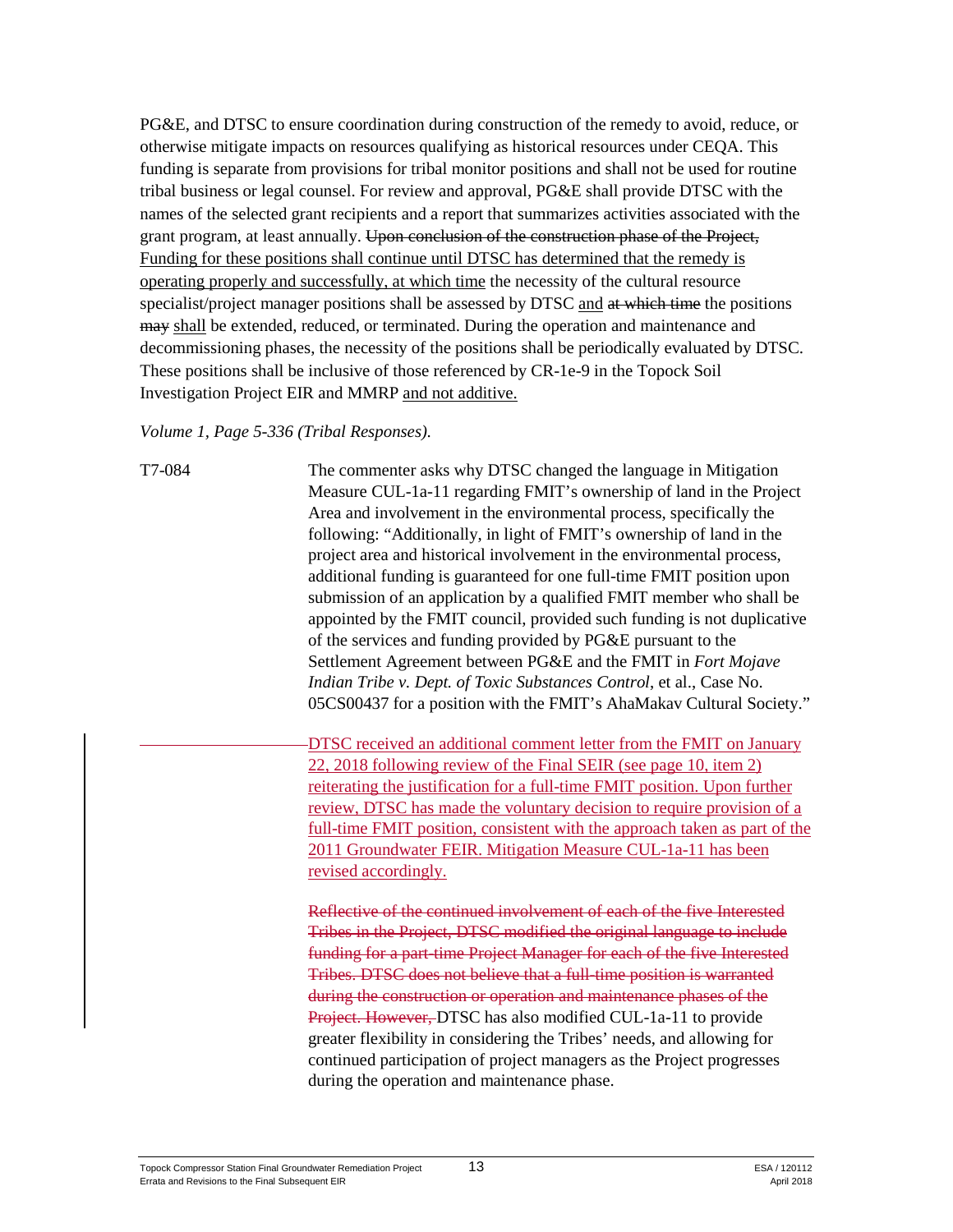The original 2011 Groundwater FEIR Mitigation Measure CUL-1a-11 stated that "Upon conclusion of the construction phase of the project, the necessity and dollar value of the grant program shall be assessed by PG&E and, with the approval of DTSC, shall either be extended, reduced, or terminated under the operations and maintenance phase." In response to the comment, the Draft SEIR text of CUL-1a-11 has been revised in the Final SEIR as follows:

> Mitigation Measure CUL-1a-11: ... Upon conclusion of the construction phase of the Project, Funding for these positions shall continue until DTSC has determined that the remedy is operating properly and successfully, at which time the necessity of the cultural resource specialist/project manager positions shall be assessed by DTSC at which time and the positions may shall be extended, reduced, or terminated. During the operation and maintenance and decommissioning phases, the necessity of the positions shall be periodically evaluated by DTSC.

This change presented in the mitigation measure does not result in a decrease in the effectiveness of the proposed measure, result in a substantial increase in the severity of the identified impact after mitigation, or preclude meaningful review and comment.

## *2.4 Miscellaneous Errata Changes*

*Volume 2, Page iii (Table of Contents, Appendix BOD website).*

#### **Appendices**

AQ Air Quality & GHG Assumptions and Calculations

- BOD Basis of Design Report/Final (100%) Design Submittal for the Final Groundwater Remedy, PG&E Topock Compressor Station, Needles, California (available online at the following link: - http://dtsc-topock.com/documents/cleanupimplementation/groundwater/remedy-design/remedial-design-document[shttp://dtsc](http://dtsc-topock.com/documents/other-and-environmental-impact-review/groundwater/ceqa-eir/subsequent-eir)[topock.com/documents/other-and-environmental-impact-review/groundwater/ceqa](http://dtsc-topock.com/documents/other-and-environmental-impact-review/groundwater/ceqa-eir/subsequent-eir)[eir/subsequent-eir\)](http://dtsc-topock.com/documents/other-and-environmental-impact-review/groundwater/ceqa-eir/subsequent-eir)
- COM PG&E Topock Tribal Communications Summary Table

*MMRP (title).* 

**TABLE 11-1 MITIGATION MONITORING AND REPORTING PROGRAM FOR THE TOPOCK COMPRESSOR STATION SOIL INVESTIGATION FINAL GROUNDWATER REMEDY PROJECT**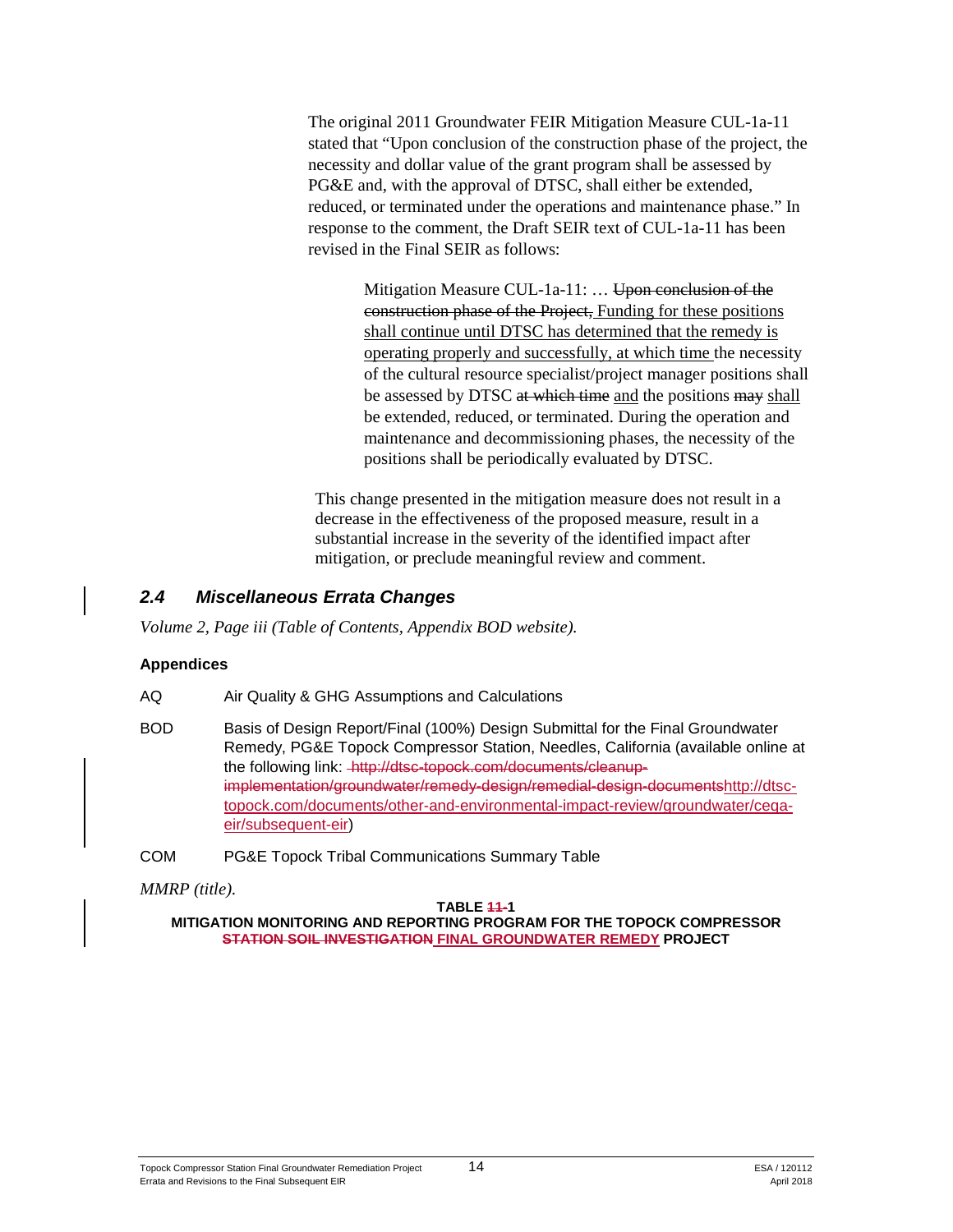#### **TABLE 4.4-2 ARCHAEOLOGICAL AND HISTORIC-PERIOD BUILT RESOURCES IN THE PROJECT AREA**

| Primary#                                    | <b>Trinomial</b> | <b>Other Identifier</b> | <b>Resource Description</b>              | Date Recorded/Updated | <b>NRHP/CRHR Eligibility Status</b>                                                    | <b>Contributor to</b><br><b>Topock TCP</b> | <b>Within Planned</b><br><b>Component within</b><br><b>Project Area</b> |
|---------------------------------------------|------------------|-------------------------|------------------------------------------|-----------------------|----------------------------------------------------------------------------------------|--------------------------------------------|-------------------------------------------------------------------------|
| <b>Prehistoric Archaeological Resources</b> |                  |                         |                                          |                       |                                                                                        |                                            |                                                                         |
|                                             | -CA-SBR-29935    | *Æ-Topock-201           | Site: lithic scatter                     | 9/24/2015             | <sup>f</sup> Not evaluated/ Discretionarily eligible                                   | Yes                                        | No                                                                      |
| $\sim$                                      | -CA-SBR-29936    | *Æ-Topock-202           | Site: lithic scatter                     | 9/24/2015             | <sup>f</sup> Not evaluated/ Discretionarily eligible                                   | Yes                                        | No                                                                      |
| $\sim$ 100 $\pm$                            | -CA-SBR-29937    | *Æ-Topock-203           | Site: lithic scatter                     | 9/24/2015             | <sup>f</sup> Not evaluated/ Discretionarily eligible                                   | Yes                                        | No                                                                      |
| $\sim$                                      | CA-SBR-29940-    | *Æ-Topock-207           | Site: lithic reduction station           | 5/25/16               | <sup>f</sup> Not evaluated/ Discretionarily eligible                                   | Yes                                        | No                                                                      |
|                                             | -CA-SBR-29943    | *Æ-Topock-210           | Site: trail and associated trail markers | 5/25/16               | <sup>#</sup> Eligible for individual listingNot evaluated/<br>Discretionarily eligible | Yes                                        | Yes (trail only)                                                        |

NOTES:

<sup>a</sup> Davy et al. 2004

<sup>b</sup> BLM 2012

<sup>c</sup> Earle and Price 2014

<sup>d</sup> Earle and Price 2013

<sup>e</sup> denotes resource determined discretionarily eligible (DTSC 2011/DTSC 2013)

f denotes resource determined discretionarily eligible by DTSC for the purposes of this SEIR pursuant to CEQA Section 15064.5(a)(3)

<sup>g</sup> Polanco 2016

<sup>h</sup> Smallwood 2014

<sup>i</sup> Mead & Hunt 2015

<sup>j</sup> BLM 2015

<sup>k</sup> Hanes 2017

\*Denotes resource to be included in annual historical resource site condition inspection assessment (in accordance with Mitigation Measure CUL-1a-3a).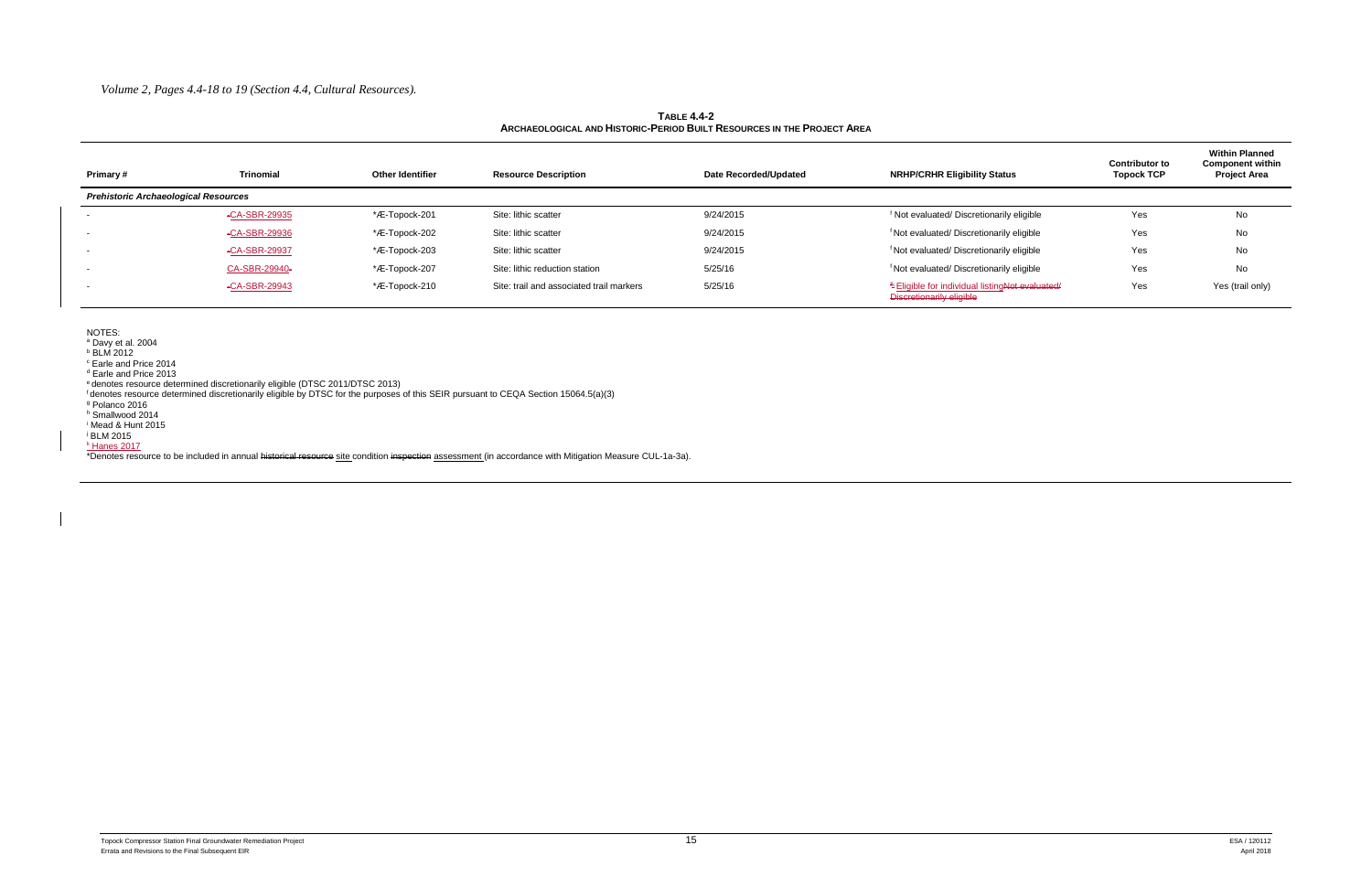#### *Volume 2, Page 4.4-23 (Section 4.4, Cultural Resources).*

#### **TABLE 4.4-3 ARCHAEOLOGICAL AND HISTORIC-PERIOD BUILT RESOURCES IN OR OVERLAPPING PLANNED PROJECT COMPONENTS WITHIN THE PROJECT AREA**

| <b>Identifier</b>                                      | <b>Resource Description</b>                                               | <b>Project Component</b>                                                                            | <b>NRHP/CRHR</b><br><b>Eligibility Status</b>             |
|--------------------------------------------------------|---------------------------------------------------------------------------|-----------------------------------------------------------------------------------------------------|-----------------------------------------------------------|
| CA-SBR-2910H/<br>AZ I:15:156 (ASM)/<br>AZ L:7:72 (ASM) | <b>Built: National Old Trails</b><br>Highway/Route 66                     | Proposed underground pipe/conduit<br>and wells; existing access routes and<br>wells                 | Determined eligible<br>(Segments A, J, L, U, X,<br>and Y) |
| CA-SBR-6693H/<br>AZ I:14:334 (ASM)                     | Built: A&P/AT&SF/BNSF<br>Railway                                          | Proposed underground pipe/conduit<br>and wells; existing access routes and<br>wells                 | Determined eligible                                       |
| CA-SBR-11704H                                          | Site: gravel processing site<br>and refuse scatter                        | Proposed staging areas, remedy<br>monitoring wells; existing monitoring<br>wells and access routes  | Recommended not eligible                                  |
| CA-SBR-11862H                                          | Site: remnants of the El<br>Rancho Colorado Road<br>House and Gas Station | Proposed remedy monitoring well;<br>existing access routes                                          | Locus 3 and portions of<br>Loci 1& 2 eligible             |
| CA-SBR-11939                                           | Site: lithic assay station and<br>one ceramic fragment                    | Proposed underground pipe/conduit<br>and existing access route                                      | Discretionarily eligible                                  |
| CA-SBR-11997H                                          | Built: Rock and mortar<br>masonry bridge                                  | Existing access route                                                                               | Contributing element of CA-<br><b>SBR-2910H</b>           |
| CA-SBR-13791H                                          | Site: railroad-related refuse<br>scatter                                  | Proposed underground pipe/conduit                                                                   | Discretionarily eligible                                  |
| AZ L:7:16 (ASM)                                        | Site: prehistoric lithics and<br>historic-period refuse                   | Existing water supply well and access<br>route                                                      | Discretionarily eligible                                  |
| P-36-027648                                            | <b>Built: Topock Compressor</b><br>Station                                | Proposed underground pipe/conduit,<br>wells, remedy structures; existing<br>access routes and wells | Determined not eligible                                   |
| P-36-027678                                            | Built: Old Trails Arch Bridge                                             | Proposed aboveground pipe                                                                           | Listed                                                    |
| Æ-Topock-210CA-<br>SBR-29943                           | Site: trail and associated trail<br>markers                               | Existing access road overlaps trail                                                                 | <b>Discretionarily</b><br>eligible Individually eligible  |

*Volume 2, Page 4.4-34 (Section 4.4, Cultural Resources).*

**Æ-Topock-210** CA-SBR-29943 is a prehistoric archaeological site consisting of a trail and associated trail markers. The site was documented by Applied EarthWorks, Inc. in May 2016 (Moloney and Hanes 2016b). The trail is an approximate 300-meter-long aboriginal trail segment whose destination or origin appears to be the Topock Maze (Moloney and Hanes 2016b). Resource Æ-Topock-210 has not been evaluated for listing in the NRHP or the CRHR; however, it has been discretionarily determined to be historically significant by DTSC under CEQA Section 15064.5(a)(3) and is considered a historical resource under CEQA. In September 2017, Applied EarthWorks, Inc. prepared a report that clarified the eligibility of CA-SBR-29943. CA-SBR-29943 was found to be eligible for individual listing in the NRHP and as a contributor to the Topock TCP under Criterion A for its association with events that have made a significant contribution to the broad patterns of our history, including its spatial association with the NRHP-listed Locus A of the Topock Maze (CA-SBR-219) and its role as a contributing element of the Topock TCP; under Criterion C for its subtle but distinctive design elements, exemplified by character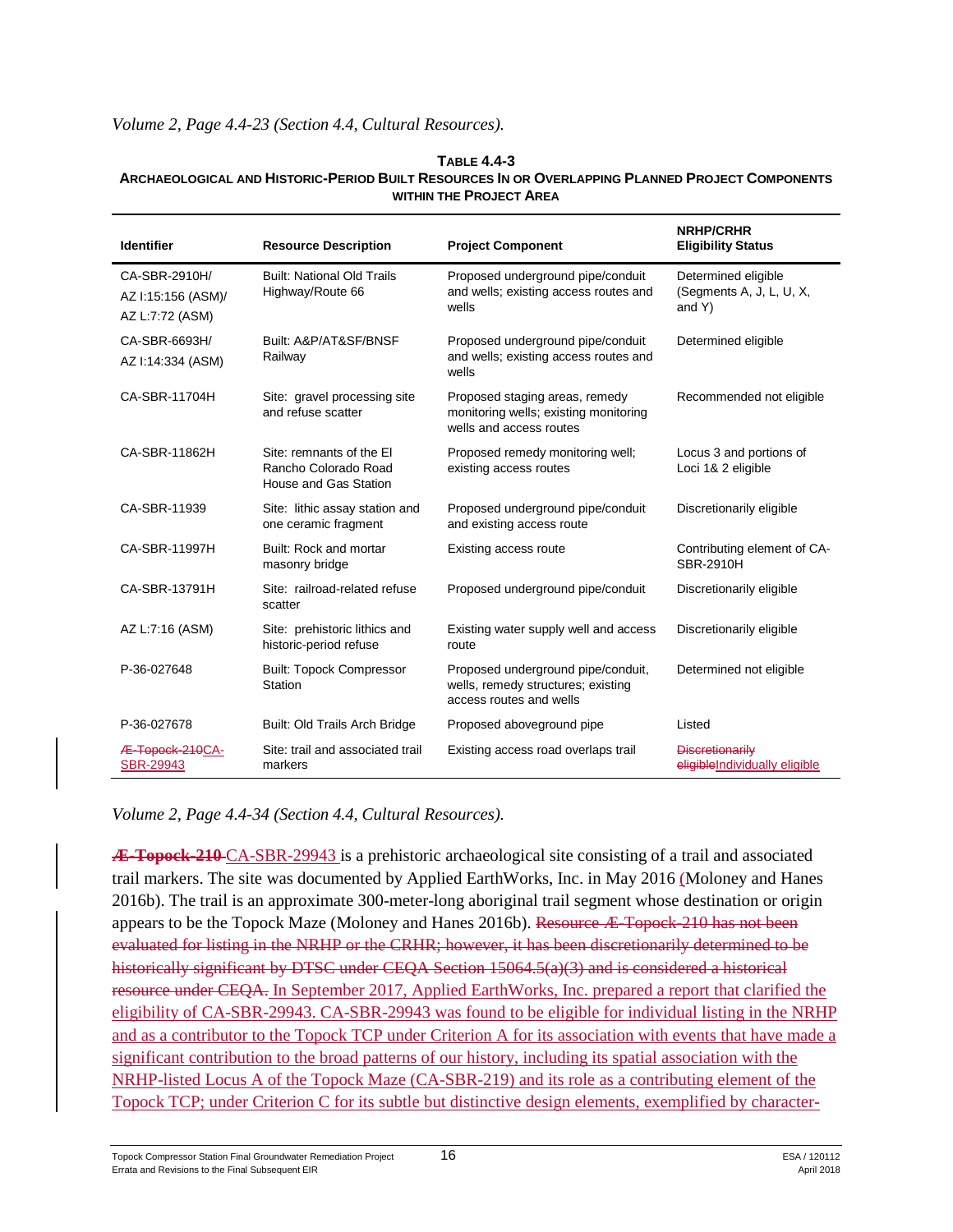defining features such as the dimensions of the path, the pattern of displaced stones, and the presence of spatially associated rock trail markers; and under Criterion D for its archaeological characteristics, particularly in association with prehistoric land-use patterns (Hanes 2017).

*Volume 2, Page 4.4-64-67 (Section 4.4, Cultural Resources).*

| <b>TCVA</b><br><b>Resource</b><br><b>Number</b> | <b>Description</b>                   | 2016 Update                                                                                    | Within<br>Project<br>Area | Within a<br><b>Planned</b><br><b>Component in</b><br><b>Project Area</b> |
|-------------------------------------------------|--------------------------------------|------------------------------------------------------------------------------------------------|---------------------------|--------------------------------------------------------------------------|
| 30                                              | Lithic                               | Not re-visited (within boundary of site CA-SBR-<br>11994)                                      | Yes                       | No.                                                                      |
| 31                                              | None                                 | None                                                                                           | No                        | No                                                                       |
| 32                                              | Lithic (flake)                       | Documented as part of site CA-SBR-11932/H                                                      | Yes                       | No.                                                                      |
| 33                                              | Lithic (core)                        | Documented as part of site CA-SBR-11932/H                                                      | Yes                       | N <sub>o</sub>                                                           |
| 34                                              | Lithic                               | Documented as part of site CA-SBR-11932/H                                                      | Yes                       | N <sub>o</sub>                                                           |
| 35                                              | None                                 | Documented as part of site CA-SBR-11932/H                                                      | Yes                       | N <sub>o</sub>                                                           |
| 36                                              | None                                 | Not re-located (within parking area)                                                           | Yes                       | No.                                                                      |
| 37                                              | None                                 | Not re-located (within parking area)                                                           | Yes                       | No.                                                                      |
| 38                                              | Foxhole (possible<br>Maze windrows?) | Re-located within boundary of site CA-SBR-12641/H                                              | <b>Yes</b>                | No.                                                                      |
| 39                                              | Lithic                               | Re-located within boundary of site CA-SBR-12641/H                                              | Yes                       | No.                                                                      |
| 40                                              | Lithic (chert nodule)                | Re-located within boundary of site CA-SBR-12641/H                                              | Yes                       | No.                                                                      |
| 41                                              | <b>Quarry feature</b>                | Re-located within boundary of site CA-SBR-12641/H                                              | Yes                       | No.                                                                      |
| 42                                              | Lithic                               | Re-located within boundary of site CA-SBR-12641/H                                              | Yes                       | No.                                                                      |
| 43                                              | Lithic (tool)                        | Re-located within boundary of site CA-SBR-12641/H                                              | Yes                       | <b>No</b>                                                                |
| 44                                              | Stone                                | Documented as part of site CA-SBR-11929; site<br>boundary updated                              | No                        | <b>No</b>                                                                |
| 45                                              | Stone                                | Documented as part of site CA-SBR-11929; site<br>boundary updated                              | No                        | No                                                                       |
| 46                                              | Stone                                | Documented as part of site CA-SBR-11929; site<br>boundary updated                              | No                        | No                                                                       |
| 47                                              | Lithic scatter                       | Documented as site <b>Æ-Topock-207CA-SBR-29940</b>                                             | Yes                       | No.                                                                      |
| 49                                              | None                                 | Not re-visited (coordinates did not plot within the<br>vicinity of the Project Area)           | <b>No</b>                 | No                                                                       |
| 50                                              | None                                 | Not re-visited (within boundary of site CA-SBR-219A)                                           | No                        | No                                                                       |
| 52                                              | Maze feature                         | Not re-visited (within boundary of site CA-SBR-219A)                                           | No                        | No                                                                       |
| 55                                              | Pottery (pot drop)                   | Re-located within boundary of site CA-SBR-13797                                                | No                        | No.                                                                      |
| 56                                              | Stone circle                         | Not re-located                                                                                 | <b>No</b>                 | No.                                                                      |
| 57                                              | Maze windrows                        | Determined to be off-road vehicle tracks after an<br>examination of historic aerial photograph | No                        | No                                                                       |
| 58                                              | Stone circle (left<br>portion)       | Not re-located                                                                                 | No                        | <b>No</b>                                                                |

**TABLE 4.4-7 TCVA RESOURCES**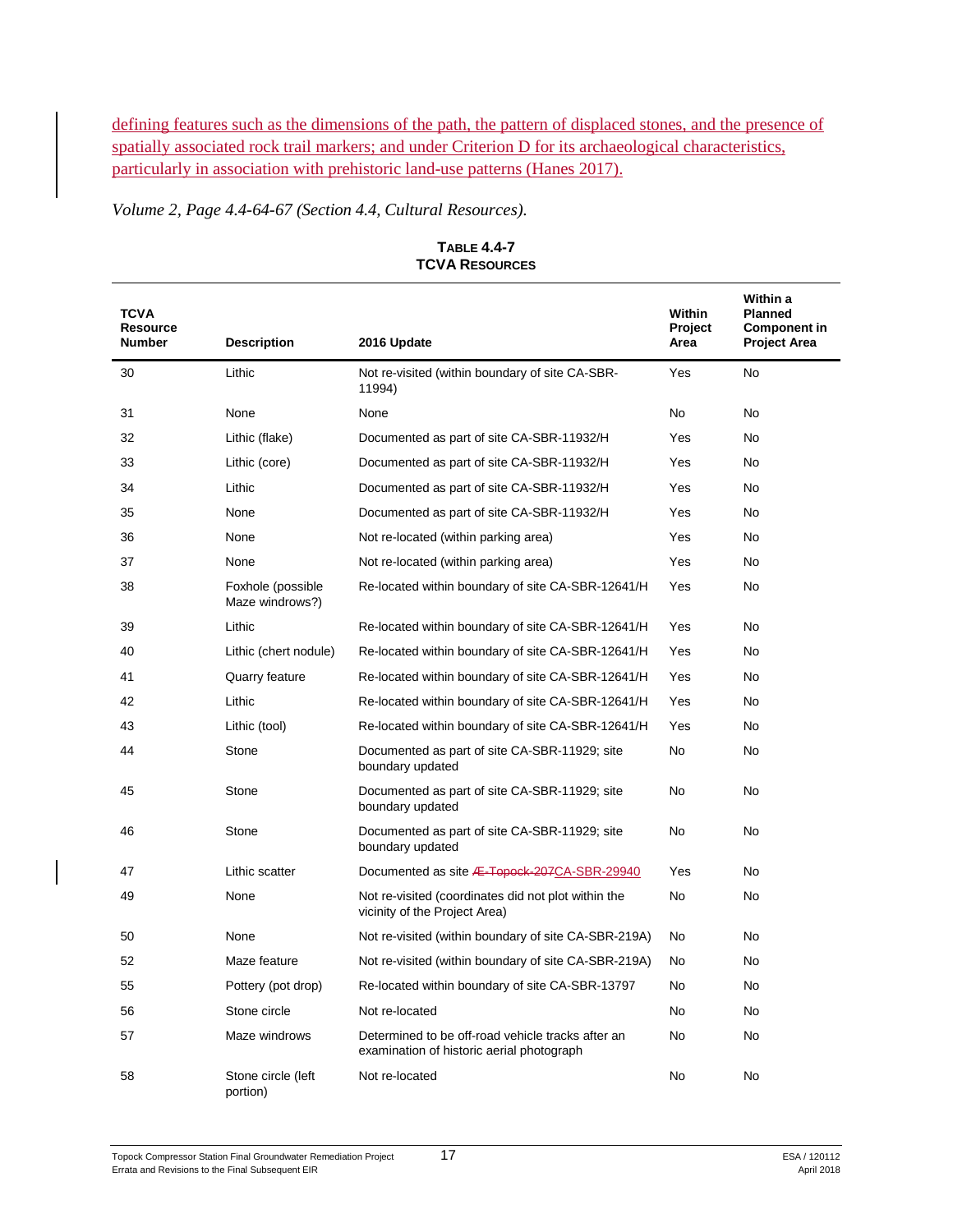| TCVA<br><b>Resource</b><br><b>Number</b> | <b>Description</b>             | 2016 Update                                                                                    | Within<br>Project<br>Area | Within a<br><b>Planned</b><br><b>Component in</b><br><b>Project Area</b> |
|------------------------------------------|--------------------------------|------------------------------------------------------------------------------------------------|---------------------------|--------------------------------------------------------------------------|
| 59                                       | Maze windrows                  | Not re-located                                                                                 | No                        | No                                                                       |
| 60                                       | Stone circle                   | Non-archaeological feature                                                                     | No                        | No                                                                       |
| 61                                       | Stone circle                   | Non-archaeological feature                                                                     | No                        | No                                                                       |
| 62                                       | Rock circle                    | Non-archaeological feature                                                                     | No                        | No                                                                       |
| 63                                       | Rock circle                    | Non-archaeological feature                                                                     | No                        | No                                                                       |
| 64                                       | Rock circle                    | Non-archaeological feature                                                                     | No                        | No                                                                       |
| 65                                       | Rock circle                    | Non-archaeological feature                                                                     | No                        | No                                                                       |
| 66                                       | Rock circle                    |                                                                                                | No                        | No                                                                       |
|                                          |                                | Non-archaeological feature                                                                     |                           |                                                                          |
| 67                                       | Rock circle (right<br>portion) | Non-archaeological feature                                                                     | No                        | No                                                                       |
| 68                                       | Lithic (tool)                  | Not re-located                                                                                 | No                        | No                                                                       |
| 69                                       | Rock drawing<br>(historic)     | Documented as part of site <b>Æ-Topock-205CA-SBR-</b><br><u> 29938</u>                         | No                        | No                                                                       |
| 70                                       | Lithic (tool)                  | Documented as part of site <b>Æ-Topock-205</b> CA-SBR-<br>29938                                | No                        | No                                                                       |
| 71                                       | Lithic (tool)                  | Documented as part of site <b>Æ-Topock-205 CA-SBR-</b><br>29938                                | No                        | No                                                                       |
| 72                                       | Lithic (tools)                 | Documented as part of site <b>Æ-Topock-205</b> CA-SBR-<br><u> 29938</u>                        | No                        | No                                                                       |
| 73                                       | Stone cluster                  | Documented as part of site <b>Æ-Topock-205 CA-SBR-</b><br>29938                                | No                        | No                                                                       |
| 75                                       | None                           | Not re-visited                                                                                 | Yes                       | No                                                                       |
| 76                                       | None                           | Not re-visited                                                                                 | No                        | No                                                                       |
| 78                                       | None                           | Not re-visited                                                                                 | Yes                       | No                                                                       |
| 81                                       | Maze windrows                  | Determined to be off-road vehicle tracks after an<br>examination of historic aerial photograph | No                        | No                                                                       |
| 82                                       | Maze windrows                  | Determined to be off-road vehicle tracks after an<br>examination of historic aerial photograph | No                        | No                                                                       |
| 83                                       | Rock circle                    | Documented as part of site <b>/E-Topock-210 CA-SBR-</b><br>29943                               | No                        | No                                                                       |
| 84, 85, 86, 91,<br>92, 93, & 98          | Trail                          | Documented as part of site <b>Æ-Topock-210</b> CA-SBR-<br>29943                                | Yes                       | Yes                                                                      |
| 88                                       | Lithic reduction<br>station    | Not re-located                                                                                 | No                        | No                                                                       |
| 89                                       | Lithic (flakes)                | Not re-located                                                                                 | No                        | No                                                                       |
| 90                                       | Lithic reduction<br>station    | Documented as part of site <b>Æ-Topock-206CA-SBR-</b><br>29939                                 | No                        | No                                                                       |
| 94                                       | None                           | Documented as part of site <b>Æ-Topock-210CA-SBR-</b><br>29943                                 | No                        | No                                                                       |
| 95                                       | None                           | Documented as part of site <b>Æ-Topock-210 CA-SBR-</b><br>29943                                | No                        | No                                                                       |
| 96                                       | Rock cairn                     | Documented as part of site <b>Æ-Topock-210 CA-SBR-</b><br>29943                                | No                        | No                                                                       |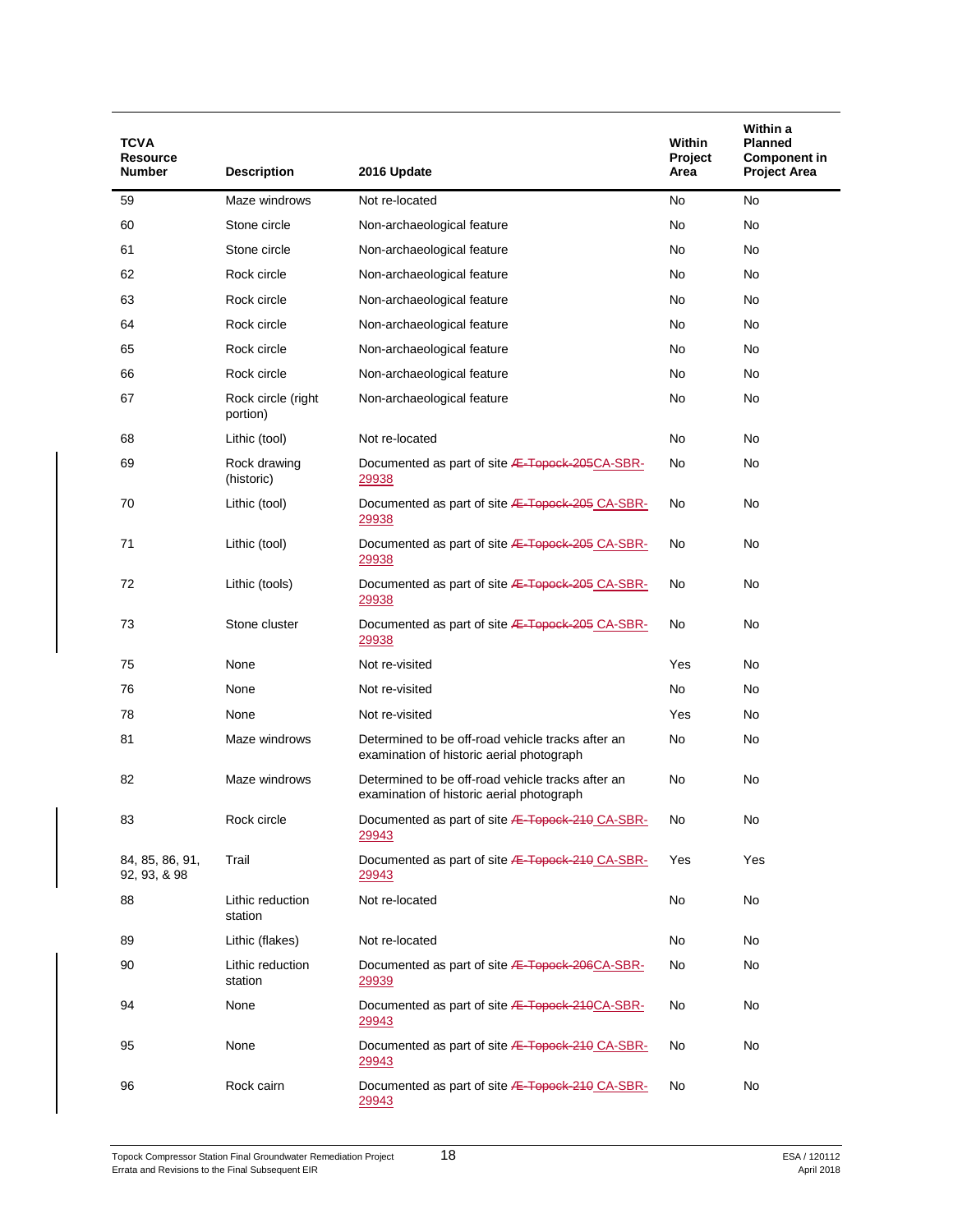| TCVA<br><b>Resource</b>  |                    |                                                                 | <b>Within</b><br>Project | Within a<br><b>Planned</b><br><b>Component in</b> |
|--------------------------|--------------------|-----------------------------------------------------------------|--------------------------|---------------------------------------------------|
| <b>Number</b>            | <b>Description</b> | 2016 Update                                                     | Area                     | <b>Project Area</b>                               |
| 97                       | Spokes rocks       | Documented as part of site <b>Æ-Topock-210 CA-SBR-</b><br>29943 | No                       | No                                                |
| 99                       | Rock cluster       | Determined to be modern                                         | No                       | No                                                |
| 108                      | Lithic scatter     | Re-located within boundary of site CA-SBR-11983                 | No                       | No                                                |
| 109                      | Lithic scatter     | Re-located within boundary of site CA-SBR-11983                 | No                       | No                                                |
| 110                      | Lithic scatter     | Re-located within boundary of site CA-SBR-11983                 | No                       | No                                                |
| 111                      | Lithic (tool)      | Re-located within boundary of site CA-SBR-11983                 | No                       | No                                                |
| 112                      | Lithic (tool)      | Re-located within boundary of site CA-SBR-11983                 | No                       | No                                                |
| 113                      | Can                | Re-located within boundary of site CA-SBR-11983                 | No                       | <b>No</b>                                         |
| 114                      | Lithic scatter     | Re-located within boundary of site CA-SBR-11983                 | No                       | No                                                |
| 115                      | Lithic (tool)      | Re-located within boundary of site CA-SBR-11983                 | No                       | No                                                |
| $115(a)$ , 116, &<br>117 | Trail              | Documented as site <del>/E-Topock-212</del> CA-SBR-29945        | No                       | No                                                |
| 118                      | Lithic (tool)      | Not re-located                                                  | No                       | No                                                |
| 118(a)                   | Lithic (tool)      | Documented as part of site <b>Æ-Topock-212CA-SBR-</b><br>29945  | No                       | No                                                |
| 118(b)                   | Lithic (tool)      | Not re-located                                                  | No                       | No                                                |
| 119                      | Lithic (tool)      | Not re-located                                                  | No                       | No                                                |
| 119(a)                   | Lithic (tool)      | Not re-located                                                  | No                       | No                                                |
| 120                      | Lithic (tool)      | Documented as part of site CA-SBR-11981                         | No                       | No                                                |
| 120(a)                   | Lithic (tool)      | Not re-located                                                  | No.                      | No                                                |
| 122                      | Lithic (tool)      | Documented as part of site CA-SBR-11981                         | No                       | No                                                |
| 123                      | Stone circle       | Not re-located                                                  | No                       | No                                                |
| 124                      | Lithic (tool)      | Re-located within boundary of site CA-SBR-5523                  | No                       | No                                                |
| 126                      | White features     | Not re-located                                                  | No                       | No                                                |
| 127                      | Stone circle       | Not re-located                                                  | No                       | No                                                |
| 132                      | Stone              | Re-located within boundary of site CA-SBR-12641/H               | Yes                      | No                                                |
| 133                      | Stone              | Re-located within boundary of site CA-SBR-12641/H               | Yes                      | No                                                |
| 134                      | Stone              | Re-located within boundary of site CA-SBR-12641/H               | Yes                      | No                                                |
| 135                      | Stone              | Re-located within boundary of site CA-SBR-12641/H               | Yes                      | No                                                |
| 136                      | Stone              | Re-located within boundary of site CA-SBR-12641/H               | Yes                      | No                                                |
| 137                      | Lithic (flake)     | Re-located within boundary of site CA-SBR-12641/H               | Yes                      | No                                                |
| 138                      | Isolate            | Re-located within boundary of site CA-SBR-12641/H               | Yes                      | No                                                |
| 139                      | Stone              | Re-located within boundary of site CA-SBR-12641/H               | Yes                      | No                                                |
| 140                      | Stone              | Re-located within boundary of site CA-SBR-12641/H               | Yes                      | No                                                |
| 141                      | Stone              | Re-located within boundary of site CA-SBR-12641/H               | Yes                      | No                                                |
| 142                      | Stone              | Re-located within boundary of site CA-SBR-12641/H               | Yes                      | No                                                |
| 143                      | Lithic (flake)     | Not re-visited (within boundary of site CA-SBR-<br>11994)       | Yes                      | No                                                |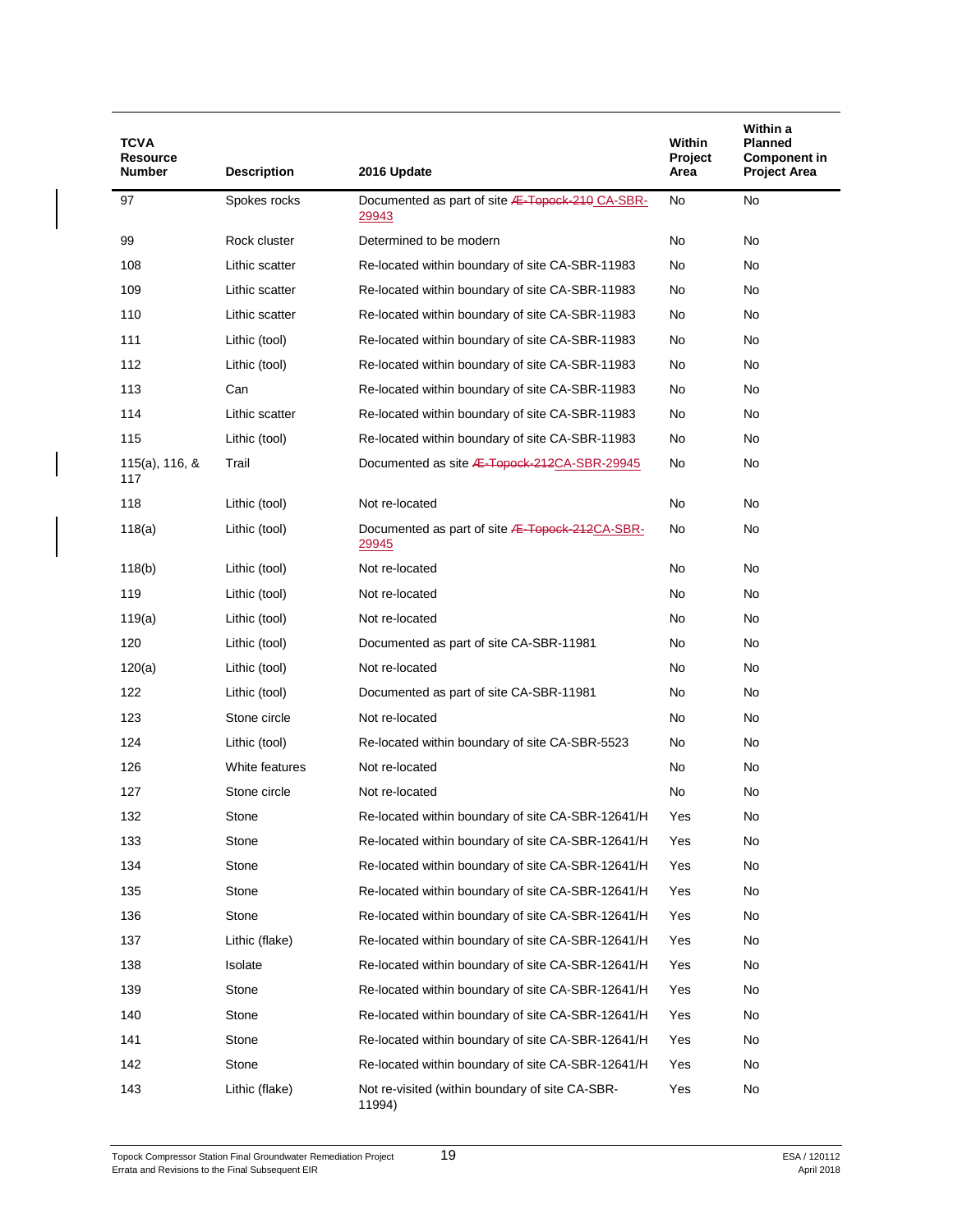| <b>TCVA</b><br><b>Resource</b><br><b>Number</b> | <b>Description</b>          | 2016 Update                                                    | <b>Within</b><br>Project<br>Area | Within a<br><b>Planned</b><br><b>Component in</b><br><b>Project Area</b> |
|-------------------------------------------------|-----------------------------|----------------------------------------------------------------|----------------------------------|--------------------------------------------------------------------------|
| 144                                             | Lithic scatter              | Documented as part of site CA-SBR-11932/H                      | Yes                              | <b>No</b>                                                                |
| 145                                             | None                        | Re-located within boundary of site CA-SBR-11929                | Yes                              | <b>No</b>                                                                |
| 146                                             | None                        | Re-located within boundary of site CA-SBR-11929                | <b>No</b>                        | No.                                                                      |
| 147                                             | None                        | Re-located within boundary of site CA-SBR-11929                | <b>No</b>                        | No.                                                                      |
| 148                                             | None                        | Re-located within boundary of site CA-SBR-11929                | <b>No</b>                        | <b>No</b>                                                                |
| 149                                             | None                        | Re-located within boundary of site CA-SBR-11929                | <b>No</b>                        | <b>No</b>                                                                |
| 150                                             | None                        | Not re-visited                                                 | Yes                              | No.                                                                      |
| 151                                             | None                        | Not re-visited                                                 | Yes                              | No.                                                                      |
| 156                                             | Lithic                      | Not re-visited                                                 | <b>No</b>                        | <b>No</b>                                                                |
| 160                                             | Rock circle                 | Not re-visited                                                 | No                               | No.                                                                      |
| N/A                                             | Lithic (flake)              | Documented as part of site CA-SBR-11983                        | No                               | No.                                                                      |
| N/A                                             | Lithics (flakes)            | Documented as site <b>Æ-Topock-208CA-SBR-29941</b>             | No                               | No.                                                                      |
| N/A                                             | Lithic (tool and<br>flakes) | Documented as part of site <b>Æ-Topock-211CA-SBR-</b><br>29944 | <b>No</b>                        | <b>No</b>                                                                |
| N/A                                             | Lithics (flakes)            | Documented as site <b>Æ-Topock-209CA-SBR-29942</b>             | <b>No</b>                        | No.                                                                      |
| N/A                                             | Trail                       | Documented as <b>Æ-Topock-211CA-SBR-29944</b>                  | <b>No</b>                        | No.                                                                      |
| N/A                                             | Trail                       | Documented as part of site CA-SBR-11922                        | Yes                              | No.                                                                      |

SOURCE: McDowell et al, 2014; Applied EarthWorks, Inc. 2016; Moloney and Hanes 2016b.

*Volume 2, Page 4.4-68 (Section 4.4, Cultural Resources).*

- 6 resources (#83, 84-86 and 91-93, 94, 95, 96 and 97) were documented as site  $\overline{AB}$ -Topock-210CA-SBR-29943;
- 5 resources (#69 [historic] and 70-73) were documented as site  $\angle E$  Topock-205CA-SBR-29938;
- 2 resources (#115(a), 116 and 117, and 118(a)) were documented as site  $\angle E$  Topock-212CA-SBR-29945;
- 1 resource  $(\text{\#90})$  was documented as site  $\overline{E}$  Topock-206CA-SBR-29939; and
- 1 resource (#47) was documented as site Æ-Topock-207CA-SBR-29940.

In addition to the resources described above, three new resources (sites  $\overline{A}$ -Topock-208 CA-SBR-29941 [lithics], <del>Æ-Topock-209</del>CA-SBR-29942 [lithics], and <del>Æ-Topock-211</del>CA-SBR-29944 [lithics and trail]) were identified and documented, and two sites were updated (CA-SBR-11922 [trail] and CA-SBR-11983 [flake]) during the field review (see Table 4.4-7). Of the documented TCVA resources, 34 are within the Project Area (#30, 32-43, 47, 75, 78, 84-86, 91-93 and 98, 132-145, 150, and 151). Resource 84-86, 91-93, and 98 is a grouping of waypoints that document one trail segment and was documented as part of site  $\overline{E}$ -Topock-210CA-SBR-29943. Two resources (#30 and 143) are within the boundary of site CA-SBR-11994. Five resources (#32-35 and 144) were documented as part of site CA-SBR-11932/H Two resources (#36 and #37) are in a parking area and could not be re-located. Seventeen resources (#38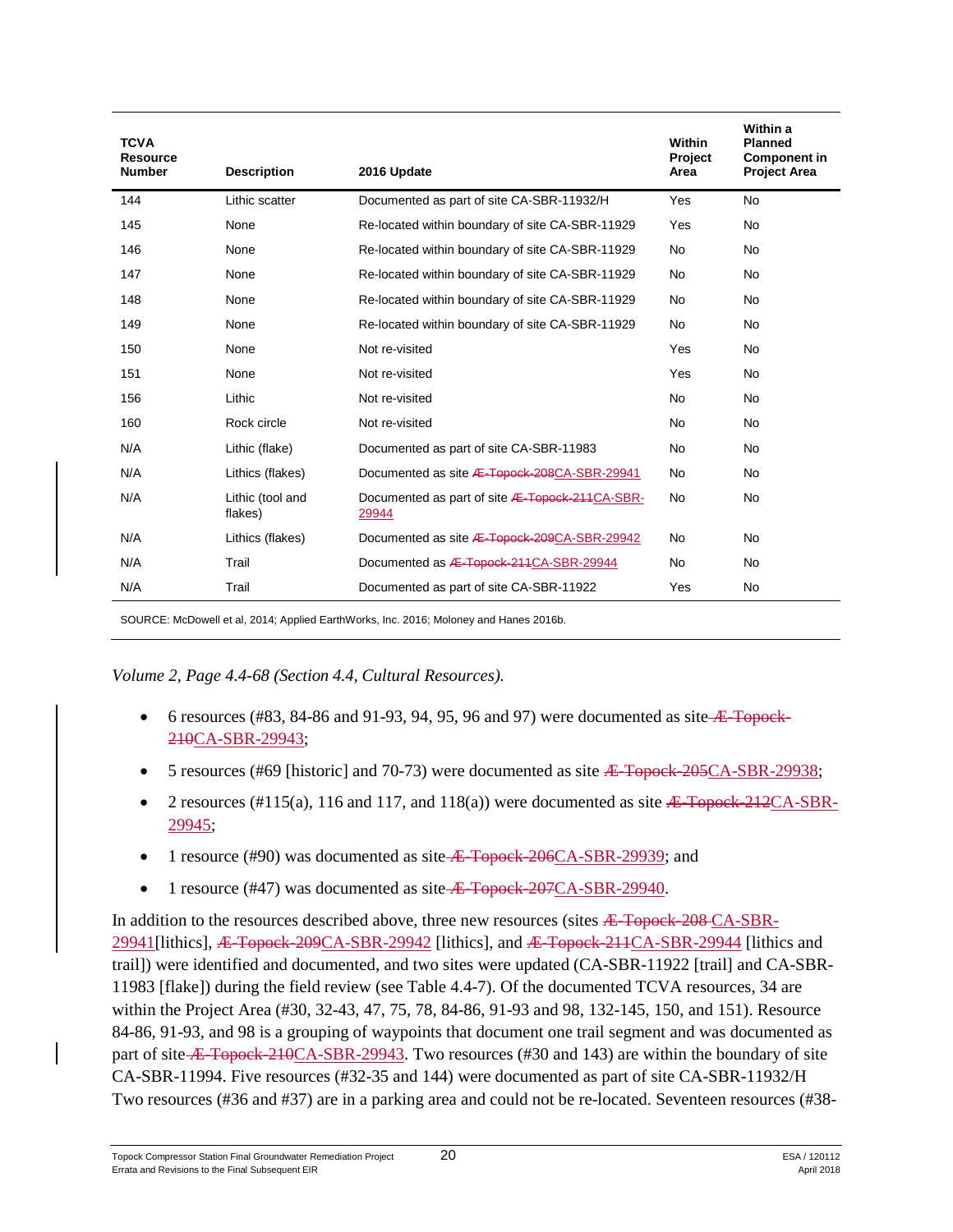43 and 132-142) are within the boundary of site CA-SBR-12641/H. One resource (#47) was documented as site  $\overline{E}$ -Topock-207CA-SBR-29940. Four resources (#75, 78, 150, and 151) are adjacent to access roads. Of the 34 TCVA resources in the Project Area, one (<del>*Æ* Topock 210</del> CA-SBR-29943 [trail]) overlaps an existing access road that will be used during implementation of the Final Remedy Design.

#### *Volume 2, Page 4.4-106 (Section 4.4, Cultural Resources).*

Although prehistoric archaeological resources CA-SBR-11939 (lithic scatter), Æ-Topock-210 CA-SBR-29943 (trail and associated markers), and AZ L:7:16(ASM) (multi-component site containing a lithic scatter) are bisected by existing roads or access routes, Project activities associated with the roads/access routes overlap the documented boundaries of sites  $\overline{A}$ -Topock-210 CA-SBR-29943 and AZ L:7:16(ASM) are limited to use of the roads/access routes for access and no direct impacts to these resources are anticipated.

### *Volume 2, Page 4.4-107 (Section 4.4, Cultural Resources).*

Of the 34 TCVA resources in the Project Area, one (<del>Æ Topock 210</del> CA-SBR-29943 [trail]) overlaps an existing access road that would be used during implementation of the Final Remedy Design; however, as discussed above, Project activities associated with the road would be limited to use of the road for access and no direct impacts to this resource is anticipated.

#### *Volume 2, Page 4.4-126 (Section 4.4, Cultural Resources).*

There are nine historical resources (CA-SBR-2910H/AZ I:15:156 (ASM)/AZ L:7:72 (ASM), CA-SBR-6693H/AZ I:14:334 (ASM) (A&P/AT&SF/BNSF), CA-SBR-11862H, CA-SBR-11997H, CA-SBR-13791H, CA-SBR-11939, AZ L:7:16 (ASM), 36-027678, and <del>E Topock-210</del>CA SBR-29943) other than the Topock TCP that overlap planned Project components within the Project Area and may be subject to additional disturbances (see Table 4.4-3).

*Volume 2, Page 4.4-132 (Section 4.4, Cultural Resources).*

## *Æ-Topock-210CA-SBR-29943*

This resource consists of a prehistoric trail and associated markers. The Project proposes to use an existing access road that bisects the trail. Construction-related and operation and maintenance-related impacts to Æ-Topock-210 CA-SBR-29943 would be potentially significant. Mitigation Measures CUL-1b/c-1, -3, -4, -5, and -6, which require consideration of the locations of historical resources during design, monitoring, preparation and implementation of a treatment plan, avoidance where feasible, and additional protective measures (such as annual site condition inspections assessments and worker training), would reduce impacts to this resource. However, as described under Impact CUL-1a, since prehistoric resources are considered contributors to the Topock TCP, even with implementation of Mitigation Measures CUL-1b/c-1,  $-3$ , -4, -5, and -6 this impact would be significant and unavoidable.

*Volume 2, Page 4.4-134 (Section 4.4, Cultural Resources).*

Topock Compressor Station Final Groundwater Remediation Project 21 ESA / 120112 Errata and Revisions to the Final Subsequent EIR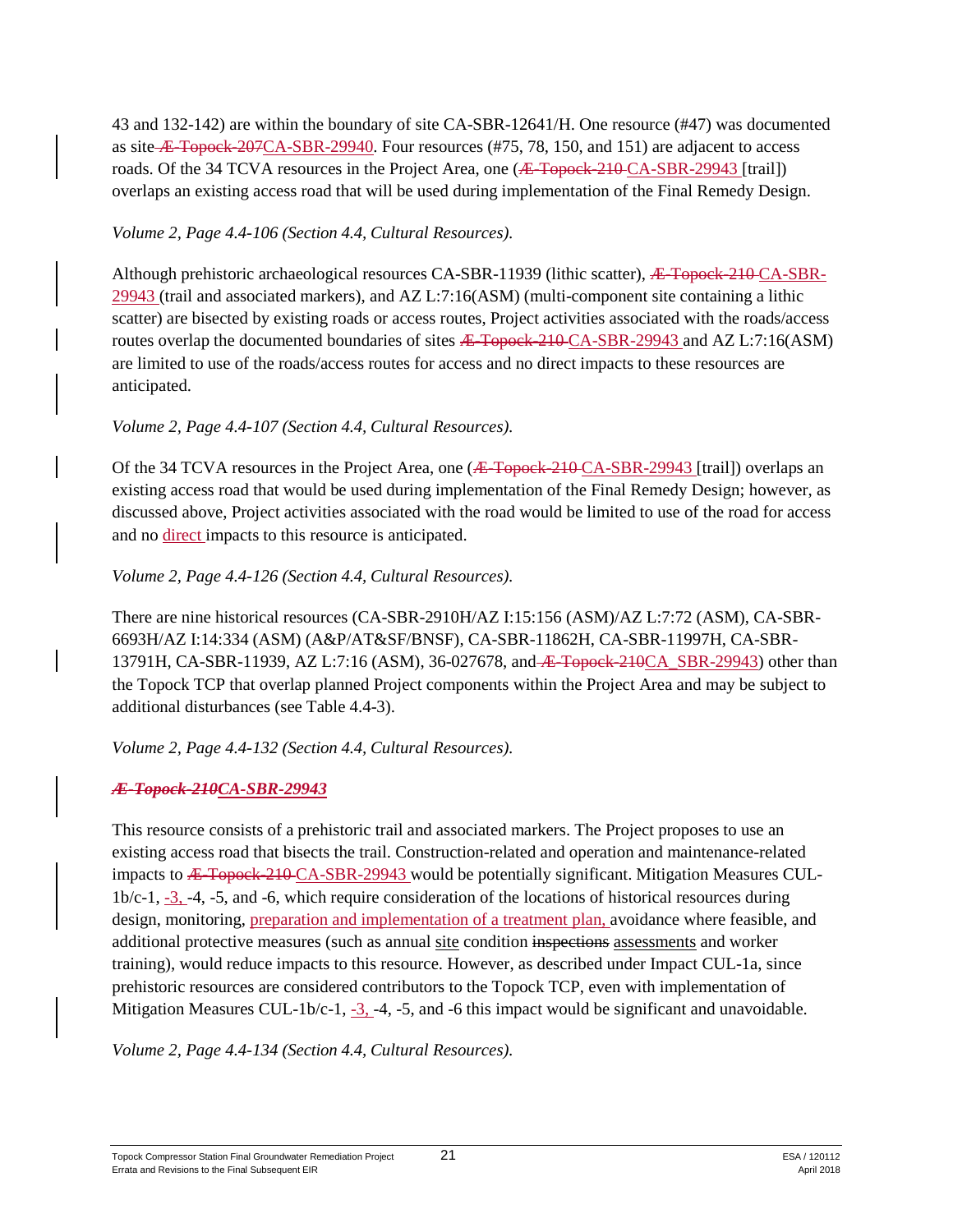As described above under Construction and Operation and Maintenance, since resources CA-SBR-11939,  $AZ L:7:16 (ASM), and *E*-Topoek-210CA-SBR-29943 are prehistoric resources that are considered$ contributors to the Topock TCP, even with implementation of Mitigation Measures CUL-1b/c-1, -3, -4, - 5, and -6, which require consideration of the locations of historical resources during design, monitoring, preparation and implementation of a treatment plan, avoidance where feasible, and additional protective measures (such as annual site condition inspections assessments and worker training), impacts to these two three resources would be significant and unavoidable.

#### *Volume 2, Page 4.4-139 (Section 4.4, Cultural Resources).*

As discussed under Impact-CUL-1b/c above, there are five archaeological resources that are considered historical resources under CEQA that may also qualify as unique archaeological resources (CA-SBR-11862H, CA-SBR-13791H, CA-SBR-11939, AZ L:7:16 (ASM), and Æ-Topock-210CA-SBR-29943) and that overlap planned Project components within the Project Area (see Table 4.4-3). As discussed, impacts to CA-SBR-11862H and CA-SBR-13791H would be less than significant with implementation of mitigation and impacts to CA-SBR-11939, AZ L:7:16 (ASM), and <del>E Topock-210CA-SBR-29943</del>, which are prehistoric resources and contributors to the Topock TCP, would be significant and unavoidable even after implementation of mitigation.

### *Volume 2, Page 8-13 (Chapter 8, Bibliography).*

- Haenszel, Arda M. 1978. *The Topock Maze: Commercial or Aboriginal.* Quarterly of San Bernardino Museum Association.
- Hanes, Richard C. *Archaeological Resource Evaluation of a Native Trail (CA-SBR-29943), San Bernardino County, California,* prepared for Pacific Gas and Electric Company, prepared by Applied EarthWorks, Inc., September 2017.
- Hanes, Richard C. and Barry A. Price, in progress. *Cultural and Historical Property Treatment Plan for the Topock Compressor Station Groundwater Remediation Project, San Bernardino County, California and Mohave County, Arizona*, Applied EarthWorks, Inc., San Luis Obispo, California. Prepared for Pacific Gas and Electric Company, San Francisco, California. March 2018.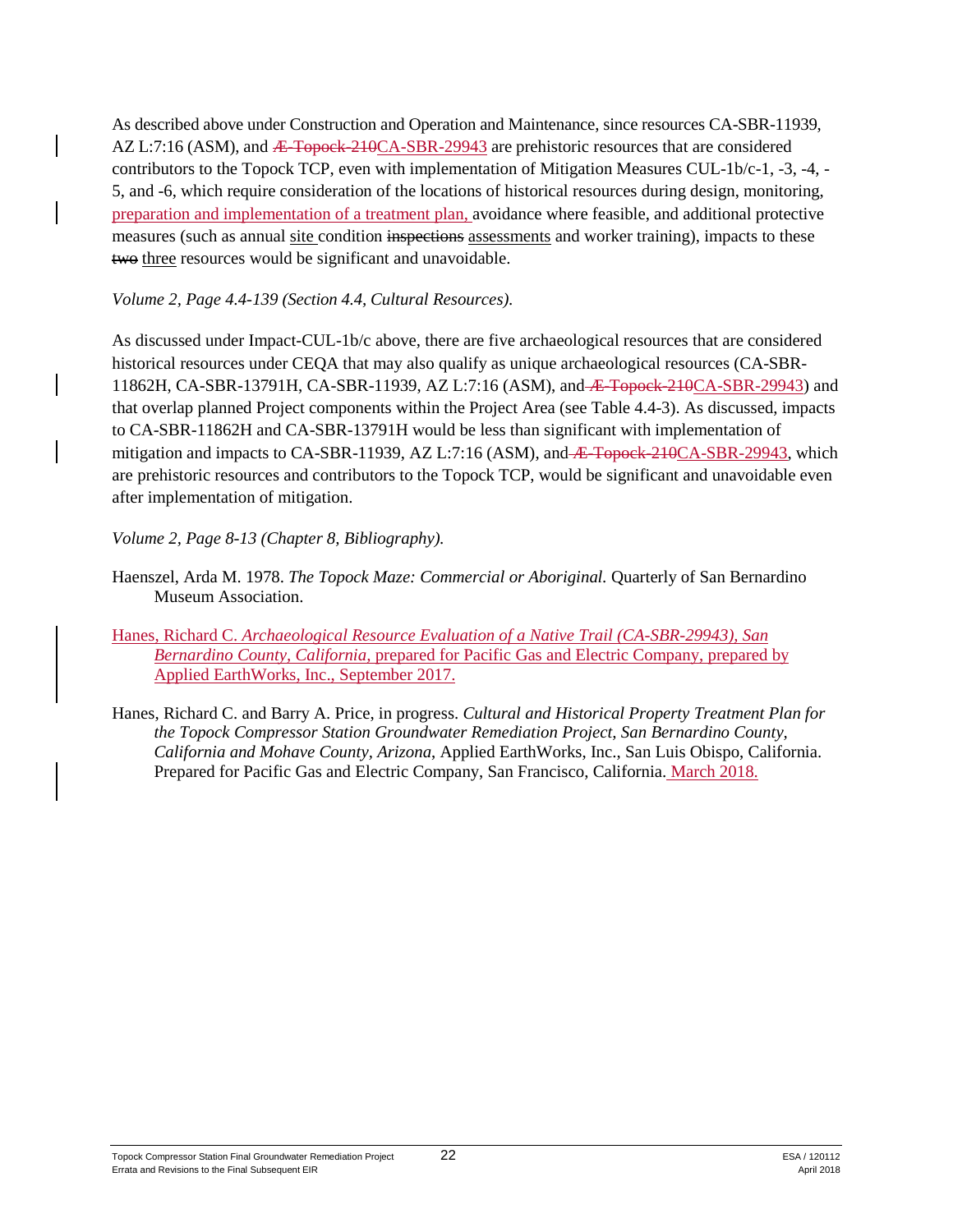# *2.5 SEIR Appendix Changes*

#### *Appendix GWMM*

#### **Mitigation Measure CUL-1a-11: Open Grant Funding (Groundwater FEIR Measure with Revisions).**

During the construction phase of the Project, PG&E shall provide an open grant for one two part-time cultural resource specialist/project manager positions for each of these four five Interested Tribes: Chemehuevi, Cocopah, CRIT<del>, FMIT</del>, and Hualapai. during the design and construction phases of the remediation project. The positions shall be filled by qualified members of an Interested Tribe as nominated by a majority vote of their Tribal Council(s) and appointed by DTSC's project manager if more than two members are nominated. Additionally, the FMIT shall receive one full-time cultural resource specialist/project manager position in light of their ownership of land in the Project Area and historical involvement in the remediation process. The award of the grants is for the timely review of Project documents, participating in projectrelated meetings, coordinating and managing input and interests for the Tribe on the Project, and to act as a Tribal liaison with PG&E and regulatory agencies. continued involvement in review of project documents and participation in project-related meetings, including TRC meetings, at rates of historic compensation. The part-time cultural resources specialist/project manager shall be compensated at rates of historic compensation with provisions for escalation of rates tied to the U.S. Department of Labor, Bureau of Labor Statistics Employment Cost Index. Additionally, in light of FMIT's ownership of land in the project area and historical involvement in the environmental process, additional funding is guaranteed for one full-time FMIT position upon submission of an application by a qualified FMIT member who shall be appointed by the FMIT council, provided such funding is not duplicative of the services and funding provided by PG&E pursuant to the Settlement Agreement between PG&E and the FMIT in Fort Mojave Indian Tribe v. Dept. of Toxic Substances Control, et al., Case No. 05CS00437 for a position with the FMIT's AhaMakav Culture Society. The payment of grant monies shall be timed to the awarded tribes' fiscal cycles so that the tribes are not forced to front funds for long periods of time. These positions shall act as cultural resources contacts and project managers for interactions between the tribes, PG&E, and DTSC to ensure coordination during construction of the remedy to avoid, reduce, or otherwise mitigate impacts on resources qualifying as historical resources under CEQA. for review and comment of subsequent project and/or environmental documents related to the design and implementation of the groundwater remediation project to avoid, reduce, or otherwise mitigate impacts on historical **EXECUTE:**  $\frac{1}{100}$  and  $\frac{1}{100}$  and  $\frac{1}{100}$  is separate from provisions for tribal monitor positions and shall not be used for routine tribal business or legal counsel. For review and approval, PG&E shall provide DTSC with the names of the selected grant recipients and an annual report that summarizes activities associated with the grant program, at least annually. Upon the conclusion of the construction phase of the project, Funding for these positions shall continue until DTSC has determined that the remedy is operating properly and successfully, at which time the necessity of the cultural resource specialist/project manager positions shall be assessed by DTSC, and the positions shall be extended, reduced, or terminated. During the operation and maintenance and decommissioning phases, the necessity of the positions shall be periodically evaluated by DTSC. and dollar value of the grant program shall be assessed by PG&E and, with the approval of DTSC, shall either be extended or terminated under the operations and maintenance phase. These positions shall be inclusive of those references by CR-1e-9 in the Topock Soil Investigation Project EIR and MMRP and not additive.

#### **Mitigation Measure CUL-1a-19: Implement Treatment Plan for the Topock TCP (New Measure).**

All activities associated with construction, operation and maintenance, and decommissioning of the Final Remedy Design shall be implemented consistent with provisions of the *Cultural and Historical Property Treatment Plan for the Topock Compressor Station* (Hanes and Price in progress), which is being prepared pursuant to requirements of the Stipulation VII.B and Appendix B of the PA and mitigation measure CUL-1b/c-3 of the Groundwater FEIR. The Treatment Plan shall address treatment to the Topock TCP and its contributors, in addition to historical resources other than the Topock TCP (this is the same Treatment Plan referenced in Section 7 *"Cultural Property-Specific Treatment Measures"* of the CHPMP, which can be used to satisfy the requirements of this mitigation measure). PG&E shall submit the Treatment Plan to DTSC for review and approval. PG&E shall also distribute the draft Treatment Plan and any future amendments to the Interested Tribes for tribal review consistent with Section 2.3 *"Protocols for the Review of Cultural Resources-Related Documents"* of the CIMP and Section 6.7 *"Protocols for Tribal Notification and Consultation in Advance of Certain Activities"* of the CHPMP (as described above in Mitigation Measure CUL-1a-8q). As such, the Treatment Plan is subject to revision prior to finalization. Once consultation is complete, PG&E shall submit the final Treatment Plan to DTSC for final review and approval prior to the start of construction. DTSC has included specific measures outlined in the draft Treatment Plan (March 26, 2018 version) that reduce impacts to historical resources, beyond those already outlined in the PA, CHPMP, CIMP, and Final SEIR MMRP, as conditions of approval on the Project. When the final Treatment Plan is approved, those final measures will replace and/or supplement those identified in DTSC's conditions of approval for the Project. The Treatment Plan may be amended in the future in the event of new discoveries or greater than anticipated impacts. Treatment Plan amendments shall be required in instances where the current content of the Treatment Plan is insufficient to address necessary treatment measures and shall be determined in coordination amongst PG&E, BLM, DTSC, and Interested Tribes.